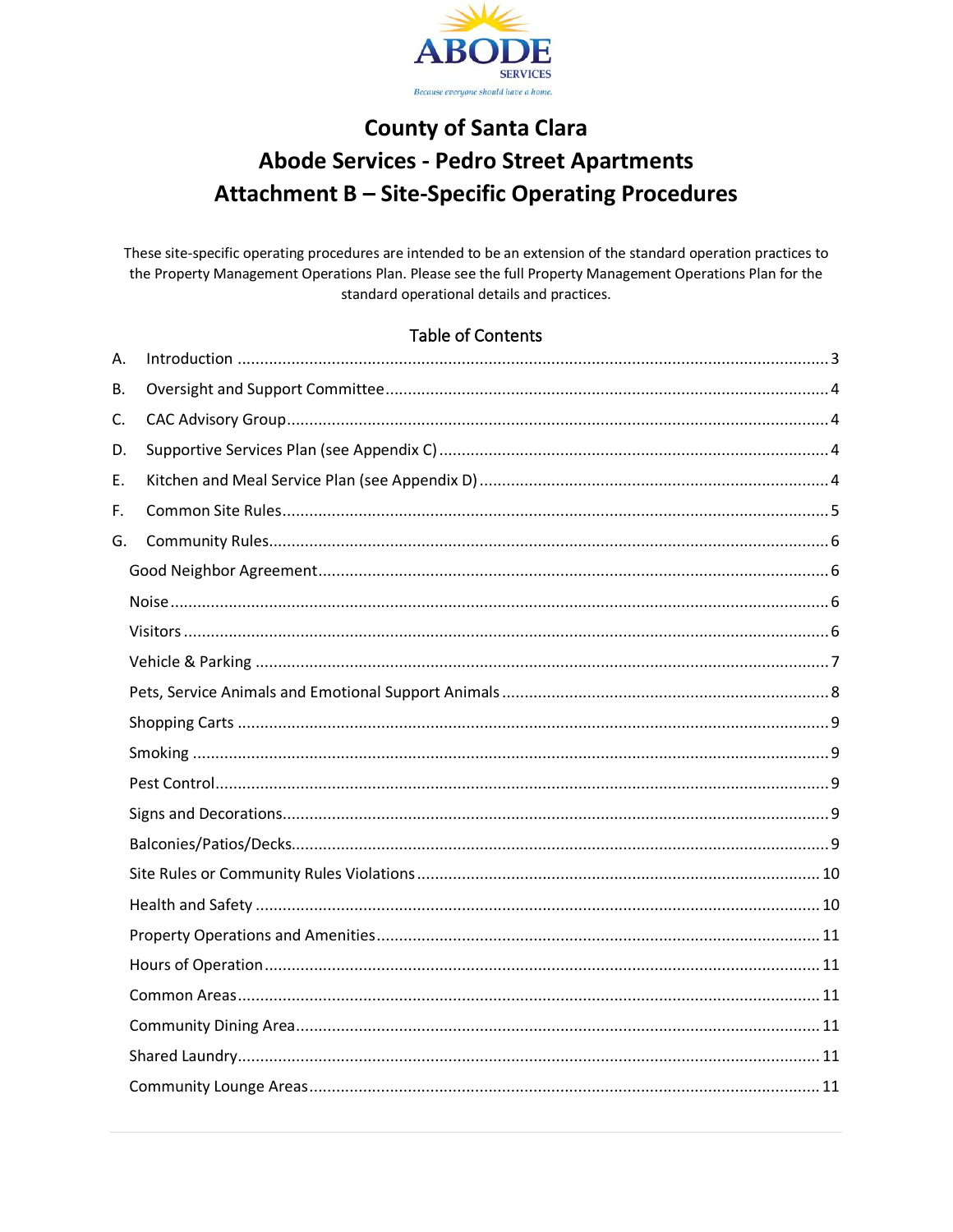| County of Santa Clara<br>Abode Services - Pedro Street Apartments Operations Plan<br>Attachment B |  |  |  |  |
|---------------------------------------------------------------------------------------------------|--|--|--|--|
|                                                                                                   |  |  |  |  |
|                                                                                                   |  |  |  |  |
|                                                                                                   |  |  |  |  |
|                                                                                                   |  |  |  |  |
|                                                                                                   |  |  |  |  |
|                                                                                                   |  |  |  |  |
| Н.                                                                                                |  |  |  |  |
| I.                                                                                                |  |  |  |  |
|                                                                                                   |  |  |  |  |
|                                                                                                   |  |  |  |  |
|                                                                                                   |  |  |  |  |
|                                                                                                   |  |  |  |  |
|                                                                                                   |  |  |  |  |
|                                                                                                   |  |  |  |  |
|                                                                                                   |  |  |  |  |
|                                                                                                   |  |  |  |  |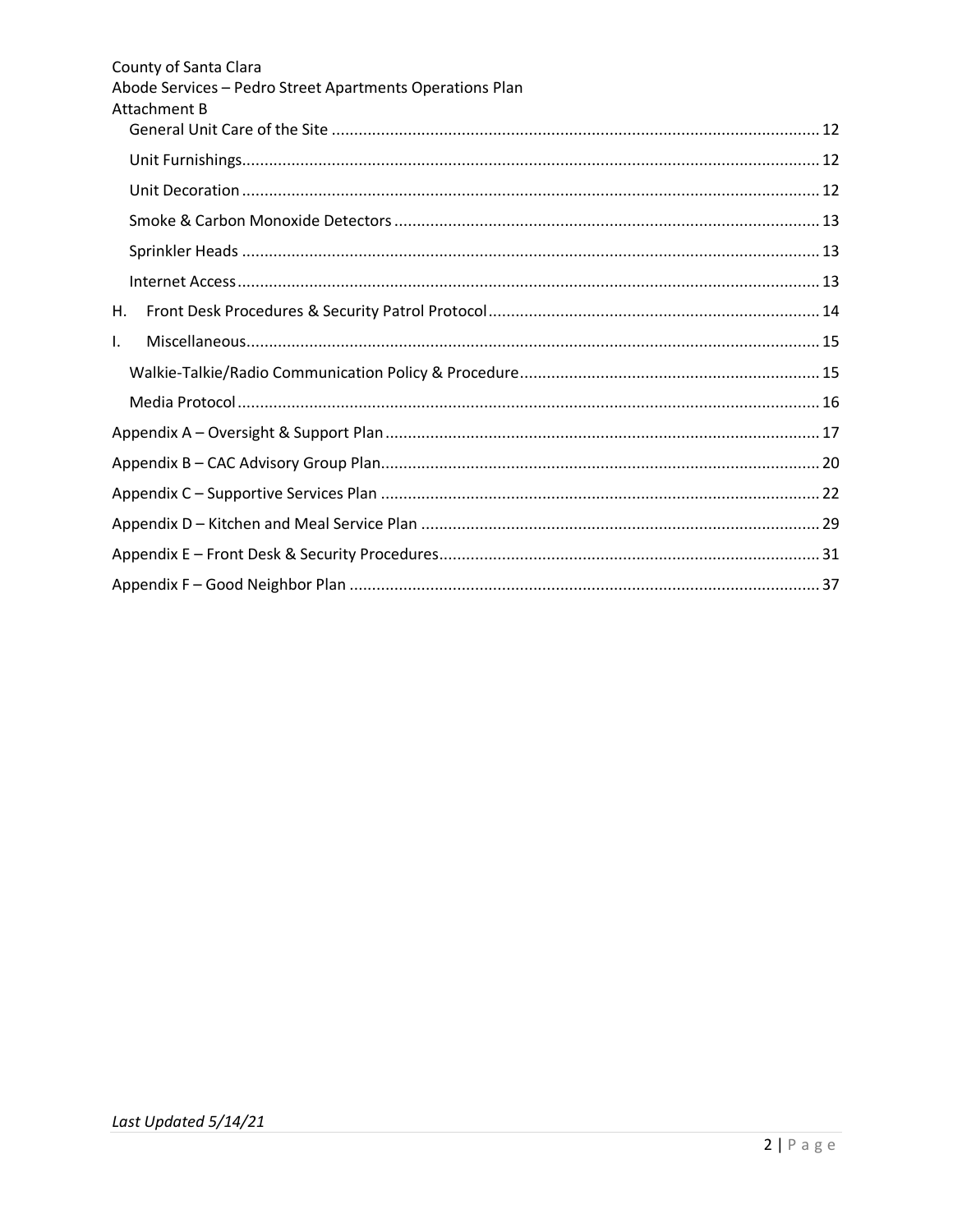# <span id="page-2-0"></span>A. Introduction

The County of Santa Clara's partnership with Pedro Street are intended to provide interim housing opportunities to unhoused adults who are currently enrolled in a housing program but waiting for permanent placement. Up to 80 homeless adults can live in a safe, private, and secure environment at Pedro Street. Through an array of on-site supportive services, community engagement, interim residents are empowered to build stability and self-sufficiency while bridging from homelessness to permanent housing.

Pedro Street site is leased by the County of Santa Clara. The property will be operated by a nonprofit organization contracted by the County of Santa Clara ("Operator"). The "site" in this manual is referenced as Pedro Street. For the purposes of this manual, "Operator" shall be referred to as Abode Services and its affiliates hereinafter. The Operator is responsible for the programs and services administered and responsible for the day-to-day operations of the site.

While the Operator will assume all responsibility for the day-to-day maintenance and operations, they will also be reducing unsheltered homelessness and helping individuals meet their basic needs by helping interim residents access medical and social services to improve quality of life once they move into permanent housing.

In addition to the property Operator plan and agreement and selection criteria the following aspects of self-governance may be implemented:

## • **Programs and Services**

- o Oversight and Support Committee
- o CAC Advisory Group
- o Supportive Services Plan
- o Kitchen and Meal Plan
- **Operations**
	- o Common Site Rules
	- o Community Rules & Enforcement
	- o Health & Safety
	- o Property Operations & Amenities
	- o Front Desk Procedures & Security Patrol Protocol
	- o Miscellaneous
		- Walkie-Talkie & Communication Policy
		- **Media Protocol**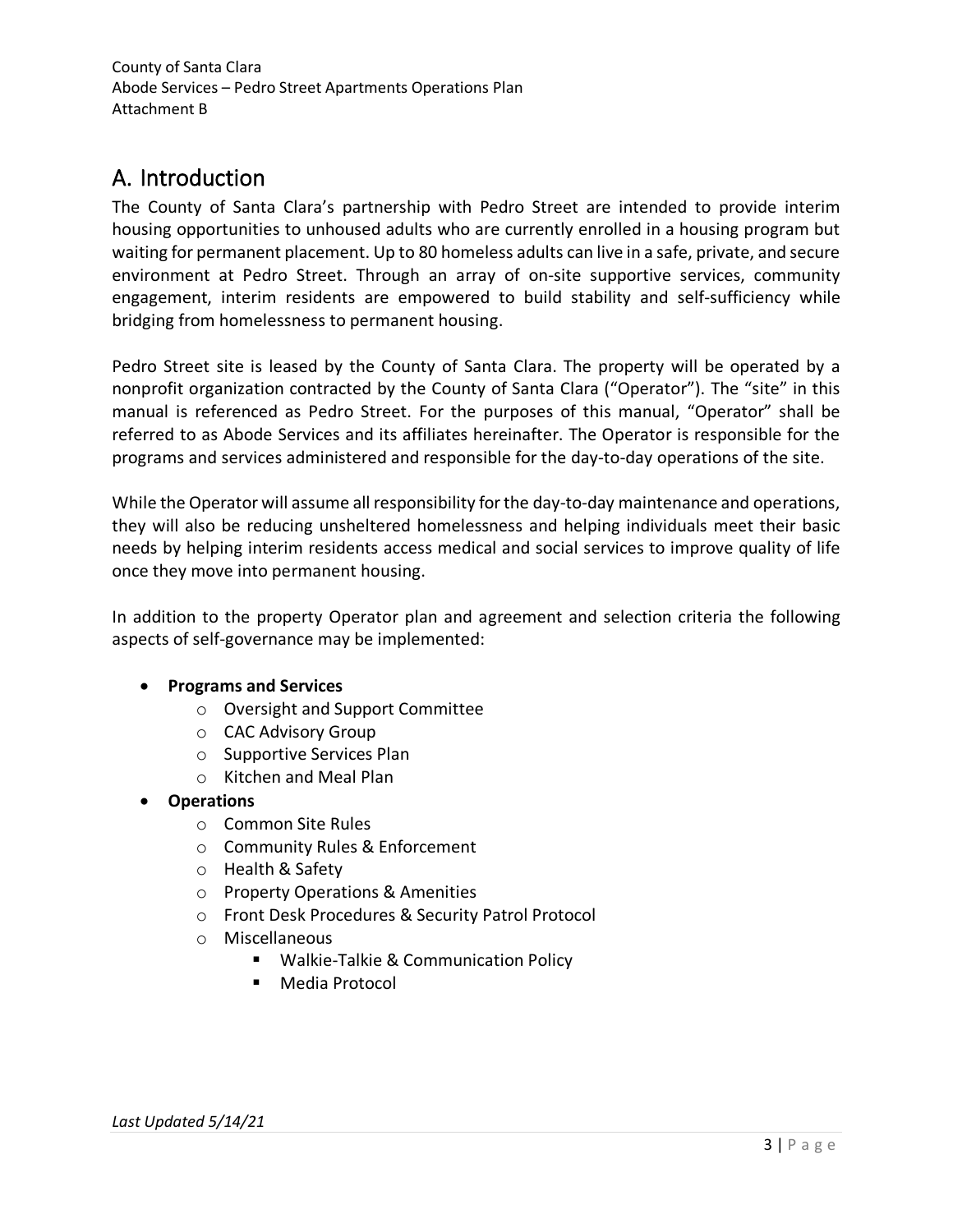# <span id="page-3-0"></span>B. Oversight and Support Committee

The Services Program Manager will organize and convene an Oversight and Support Committee in conjunction with the County of Santa Clara and Referring Agencies. The purpose of the Committee is to provide guidance and support to the Operator on day-to-day operations of each Pedro Street and that the service provisions are in alignment with the County of Santa Clara. The Committee shall be led by the Abode Program Manager. It will meet monthly (or another agreed upon time), on-site, to ensure that all partners involved are maximizing their time and effort through effective planning and communication. Meetings will be designed to provide regular updates on program objectives and outcomes, create solutions for challenges, general operating updates and other items that require support and prompt attention such as:

- Share Success
- Security Concerns
- Maintenance Requests & Capital Improvements
- Community Rule Violations and Corrective Action Plans
- Resident's Input
- Leasing Updates

The Program Manager will provide meeting minutes to the Committee no more than 14 days after each meeting. The Committee will guide Abode Servicesin preparing a progress report after a year of operating the site in preparation for an annual report requirement. The progress report will be in a format approved by the County of Santa Clara. The full Oversight and Support Committee Implementation Plan is provided in **Appendix A**.

# <span id="page-3-1"></span>C. CAC Advisory Group

Abode Services in conjunction with the County of Santa Clara, will form a CAC Advisory Group. The CAC will be made up of engaged stakeholders such as neighbors, local business owners, and partner agencies. Abode will use the County of Santa Clara's list of stakeholders who have expressed an interest in ongoing CAC and Good Neighbor engagement as well as stakeholders obtained through Abode's outreach efforts. The CAC will meet **Quarterly** to review the Pedro Street operations and provide input and feedback from an external perspective to help inform program practices and consider the impact made on the surrounding community. The full CAC Advisory Group Implementation Plan is provided in **Appendix B.**

# <span id="page-3-2"></span>D. Supportive Services Plan (see Appendix C)

# <span id="page-3-3"></span>E. Kitchen and Meal Service Plan (see Appendix D)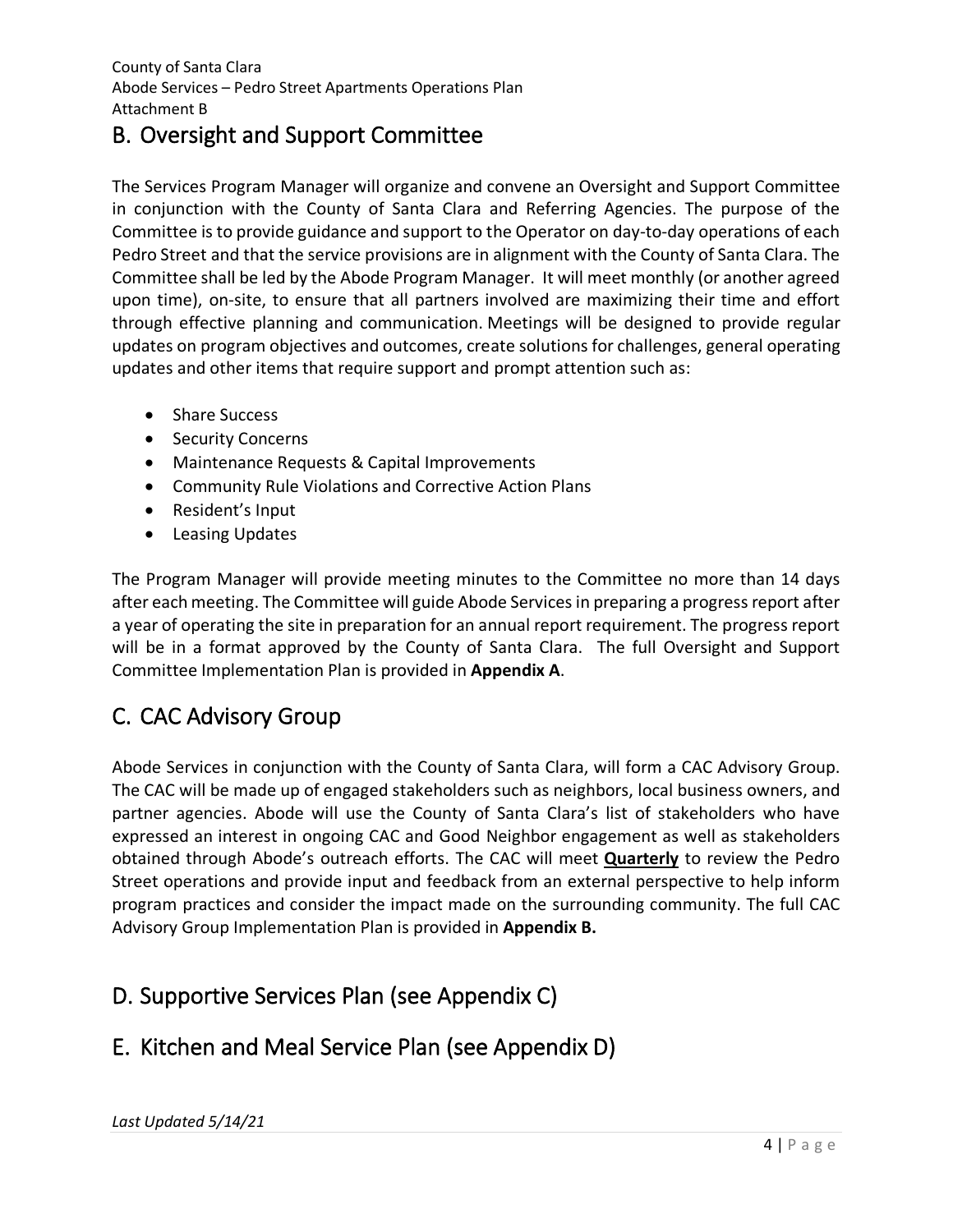# <span id="page-4-0"></span>F. Common Site Rules

We have site specific rules that will be discussed and provided to all applicants and residents. While there may be additional community rules that apply to the site, the following are strictly prohibited at the site:

- 1. Discriminatory Behavior: Residents must respect other residents, staff, volunteers or visitors regardless of ethnicity, religion, gender, sexual orientation, physical and mental disabilities
- 2. Harassment: Harassing or threatening behavior toward others, including other residents, staff, volunteers or visitors, is strictly prohibited. Harassment includes verbal, physical and visual conduct that creates an intimidating, offensive, or hostile environment. Examples include, but are not limited to, racial slurs; ethnic jokes; posting of offensive statements or posters; or other similar conduct. Sexual harassment includes solicitation of sexual favors, unwelcome sexual advances, or other verbal, or physical conduct of a sexual nature.
- 3. Weapons: No firearms, ammunition, or any other weapons are allowed on the property. Staff will make the determination as to what constitutes as a weapon. Any attempt to bring in weapons can result in residents immediate exit from program.
- 4. Misuse/Abuse/Destruction of Property: Site Residents must utilize your unit and common areas in a safe and courteous manner, in adherence to all community rules. Residents must ensure units are maintained for cleanliness and common areas utilized are returned in good condition after use. Any damage observed must be reported to Operator staff immediately. No sleeping, loud phone conversations, bullying, fighting, indecent exposure, sex, or other illicit activities are permitted in the common areas at any time.
- 5. Illegal Substances and Activities: **No** illegal drugs, alcohol, or marijuana are allowed in common areas or open areas within the site. No illegal activities are permitted on site at any time.
- 6. Hazardous Materials and Open Flames: No hazardous materials are permitted on site. No open flames permitted in units or common areas. Smoking is permitted in designated smoking areas ONLY.
- 7. Safety Planning: To ensure safety of residents and staff, following a critical incident (i.e., suicide, critical event, or crisis intervention, etc.) all Abode residents and staff will follow the Critical Incident protocol, which may include developing "Crisis/Safety Plan" unique to the residents need that utilizes a client-centered approach to promote recovery, self -determination, and prevent further loss.
- 8. Health and Safety: During times of infectious disease alerts by the Santa Clara County Public Health Department (SCCPHD) or other guiding agencies all residents and staff will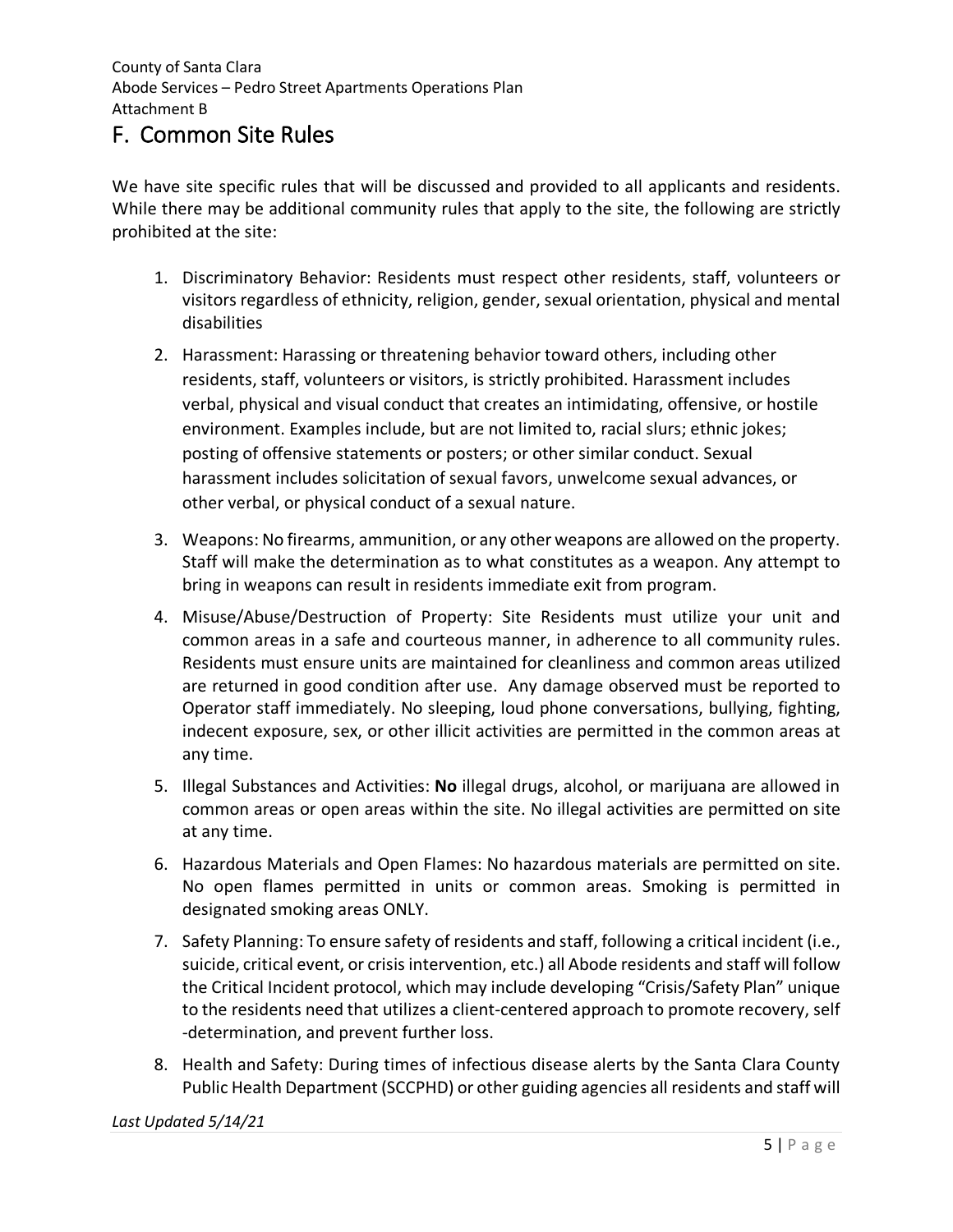follow SCCPHD recommendations and guidelines for preventing the spread of infectious disease. This includes wearing Personal Protections Equipment (PPE) including face coverings/masks, taking their temperature if they present symptomatic, and temporary transfer to a safe location for isolation.

# <span id="page-5-1"></span><span id="page-5-0"></span>G. Community Rules

# Good Neighbor Agreement

Residents must commit to maintaining a clean and safe environment within and around the site. Residents must clean up after their pets and dispose of all waste appropriately. Proper clothing must be worn in common areas at all times to maintain modesty; this includes a top, bottom, and shoes. Resident personal hygiene must be kept at what staff deem necessary to maintain a clean and sanitary environment. One of the goals of the site is to provide an atmosphere that is conducive to healthy living and sense of community.

The Community Rules included in this operation plan is not comprehensive and should refer to the full Community Rules and Rules in the lease agreement packet and addendums provided to the resident.

See **Appendix F** for the detailed Good Neighbor Plan.

## <span id="page-5-2"></span>Noise

- **Courtesy Hours** must be observed 24 hours per day, 7 days per week. This means Residents must keep the volume of any radio, TV, stereo or musical instrument sufficiently reduced at all times so as to not disturb others. The use of headphones is highly encouraged. Residents and visitors must also refrain from excessive loud talking or singing at all times.
- **Quiet Hours** have been established to ensure that residents have sufficient opportunity to sleep in their unit without noise interruption. Quiet hours must be observed between 10 p.m. and 8 a.m. each day. **Quiet hours** are periods when noise must be kept to a minimum and must be contained within a Resident(s) individual unit. The laundry and community room are not accessible during Quiet Hours.

## <span id="page-5-3"></span>Visitors

*(Note: Visitors will not be allowed to visit during the first month of program implementation.)*

- After the first thirty (30) days of occupancy, Residents are permitted up to two (2) daytime visitors at a time. Minors will not be counted toward the visitor limitation rule.
- No visitors will be allowed during the  $1^{st}$  through the  $3^{rd}$  of each month. On those dates, Operator will remind residents by posting those blackout dates at least five (5) days prior to the first blackout data on a minimum size of 8  $\frac{1}{2}$  x 11 poster by the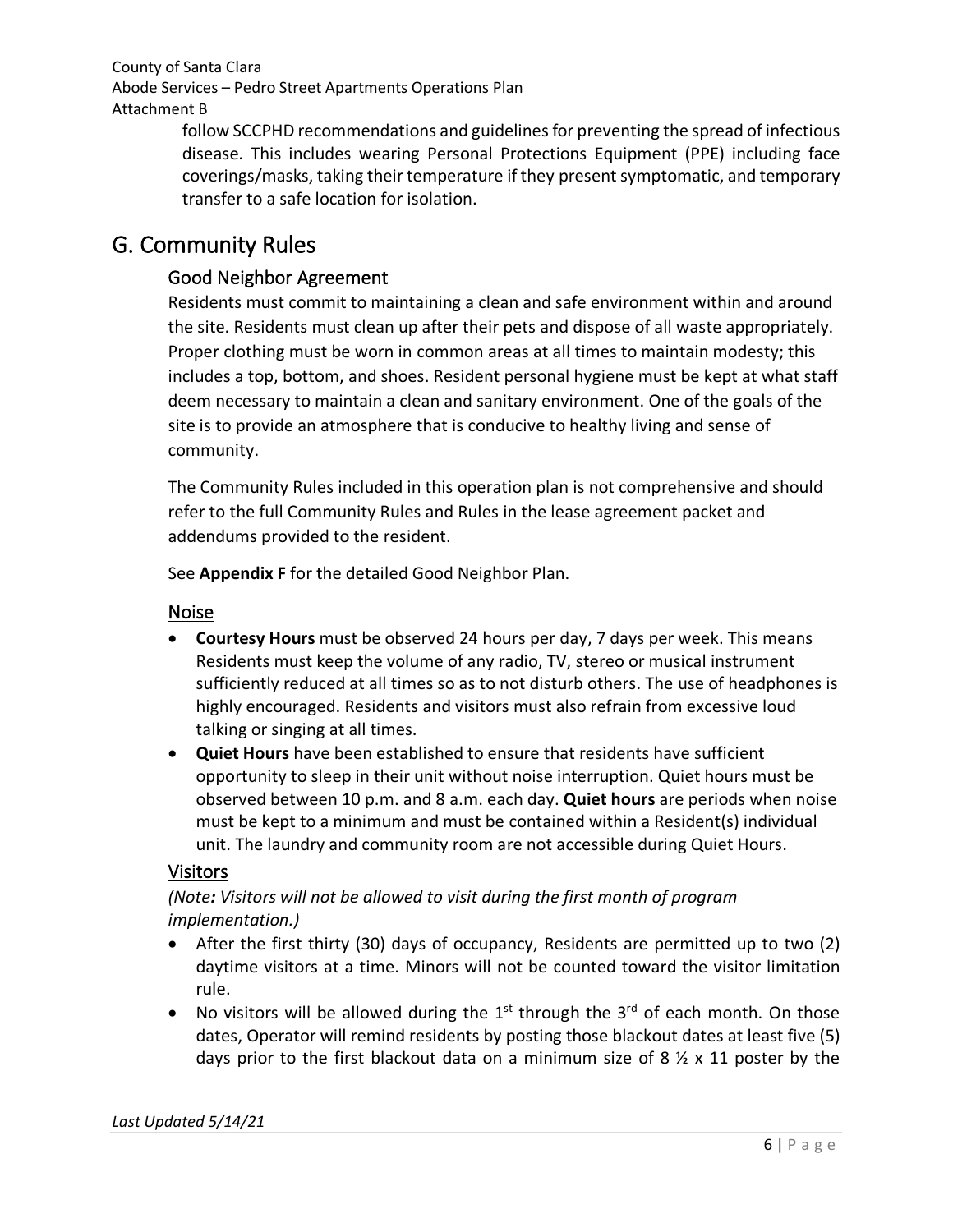Abode Services – Pedro Street Apartments Operations Plan Attachment B

> entrance and in the lobby of the site. Visiting service providers and health care professionals are the exception to this visitor policy.

- All visitors, including employees and service providers, are required to sign in and out at the security personnel desk. Resident visitors must always be accompanied by the Resident. Resident visitors must be issued temporary passes during their visit. Any visitor found on property unaccompanied or without a pass will be asked to leave immediately.
- All adult visitors must present a current and original government issued photo identification, including: a Dept. of Motor Vehicles (DMV) issued Driver's License or Identification Card, a United States or foreign passport, a Resident Alien Card, a United States Veterans' Administration or Military identification, or a California Dept. of Corrections identification. Adult visitors without current and original photo identification may not enter the site.
- The security personnel will retain visitor's photo identification at the security desk until the Resident escorts the visitor back to the security desk and exits the site. Visitors must leave their photo identification each time they enter the site and retrieve it each time they exit.
- Residents are responsible for their visitors and must ensure that they follow property and program rules. Any violations will be the sole responsibility of the Resident.
- Visitors may not bring any hazardous, illegal, or prohibited items into the community i.e. animals, drugs, weapons.
- All visitors must exit the site by 10 pm each day.
- Residents are permitted to visit other units if invited by another Resident during the hours of 8am-10pm only.
- No visitors, including other Residents, may be in a unit (not assigned to them) during quiet hours (10pm-8am).
- Operator reserves the right to temporarily amend the visitor policy during COVID-19 or other infectious disease impacted times.
- Operator reserves the right to ban specific individuals from the site for a specified period of time, or permanently, if they violate the visitor policy or community rules.

# <span id="page-6-0"></span>Vehicle & Parking

Limited site parking spaces are available to Residents, visitors, and staff and must be assigned and approved by Operator in advance of utilizing a parking space. There may be a waiting list due to limited parking spaces. Assigned parking spaces are not permanent and may be adjusted with notifications from Operator due to special accommodation requests.

- Residents must complete the Parking Use Agreement available in the Operator staff office.
- Resident will be provided with a permit that must be displayed on vehicle at all times. Any visitors parking in the site parking lot must display a visitor parking pass at all times.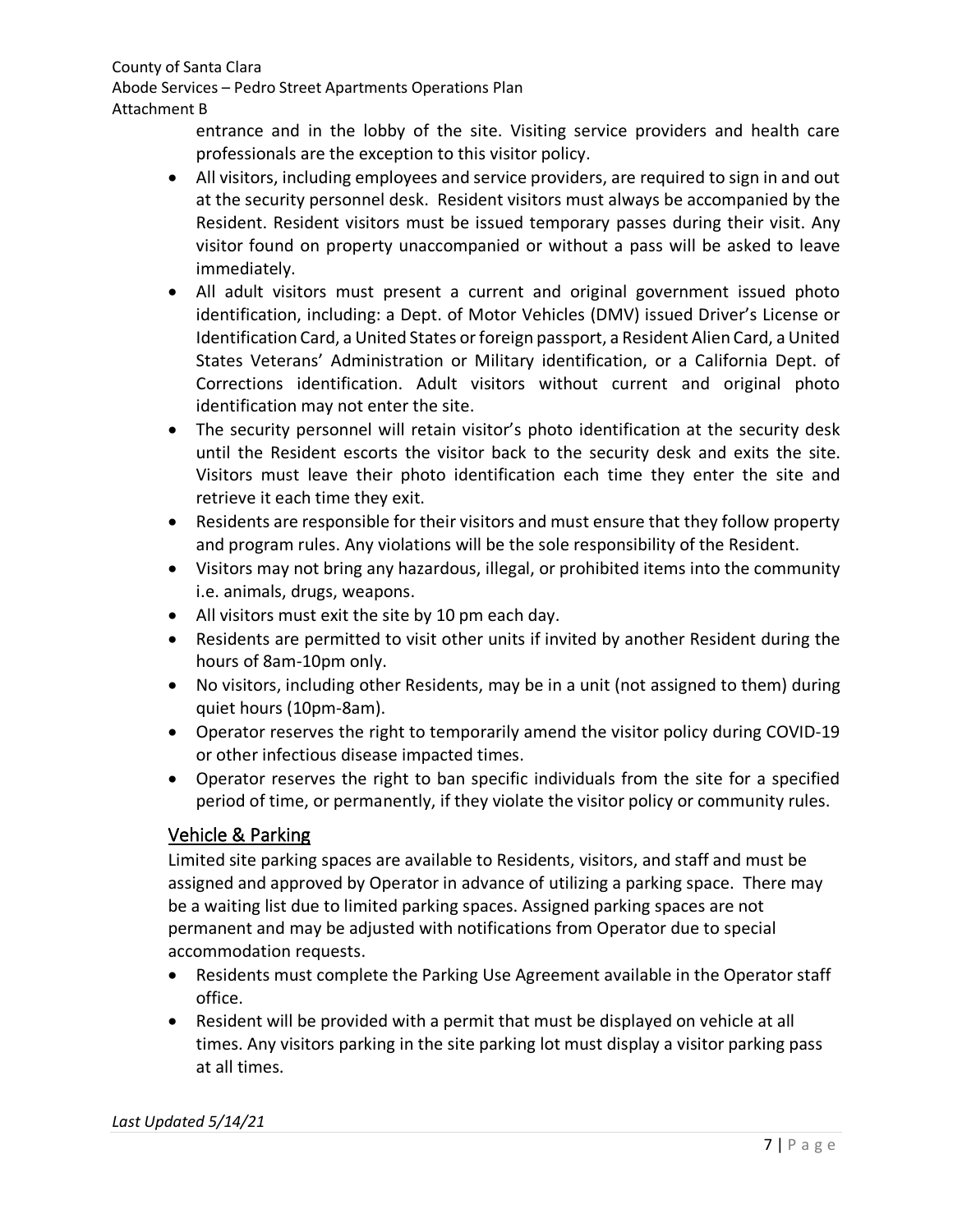Abode Services – Pedro Street Apartments Operations Plan Attachment B

- Residents must possess a valid driver's license to park (1) one vehicle in the site parking lot.
- The vehicle must be registered, in working condition, and must not present a blight issue (e.g. kept free of garbage or other nuisances). Residents whose vehicles lack proper registration will be given 30 days to comply with registration requirement.
- Resident vehicles parked on the site must not be used for housing, sleeping or storage.
- Vehicles may not block gates, driveways or other fire access points. Spaces are to be used for parking purposes of operable vehicles only.
- No recreational vehicles, motor homes, or other residential/ camping vehicles will be allowed on or near the site in accordance with Department of Transportation and Code Enforcement Divisions.
- If all parking spaces are occupied, Residents may park their approved vehicle on the street. Please note, it is illegal to leave a vehicle parked for more than 72 consecutive hours on a public street without it being driven at least  $1/10^{th}$  of a mile.
- Vehicles parked in permit parking areas without a valid permit or a visitor parking pass will be towed. Before towing, staff will contact Resident and Case Manager to inform of potential tow.
- Residents park their vehicles around/on the site at their own risk. Operator assumes no responsibility for loss or damage due that may occur when parking a vehicle near/on the site. Resident shall not repair or wash vehicles on the site.

# <span id="page-7-0"></span>Pets, Service Animals and Emotional Support Animals

Residents with pets must sign the Animal Agreement/Registration prior to move in and adhere to all the following:

- No pets may be acquired after admittance into the site (Exception for Service/Emotional Support Animal).
- All animals must always wear identification collar/tag as required by local regulations.
- All animals must be spayed/neutered with supporting documentation of inoculation against rabies (and any other legally required inoculations) prior to moving on site.
- Residents with animals lacking supporting documentation will be given until the 60 day case conference to comply with requirements or risk exit from the program/site.
- All animals must be kept on a leash and under continuous control of the owner or handler.
- The owner is responsible for proper health and care of their animal, must pick up all solid waste for their animal and keep their animal from disturbing other residents either through trespass, barking or any other means. Animals must be clean, wellgroomed, regularly exercised and free of illnesses and diseases.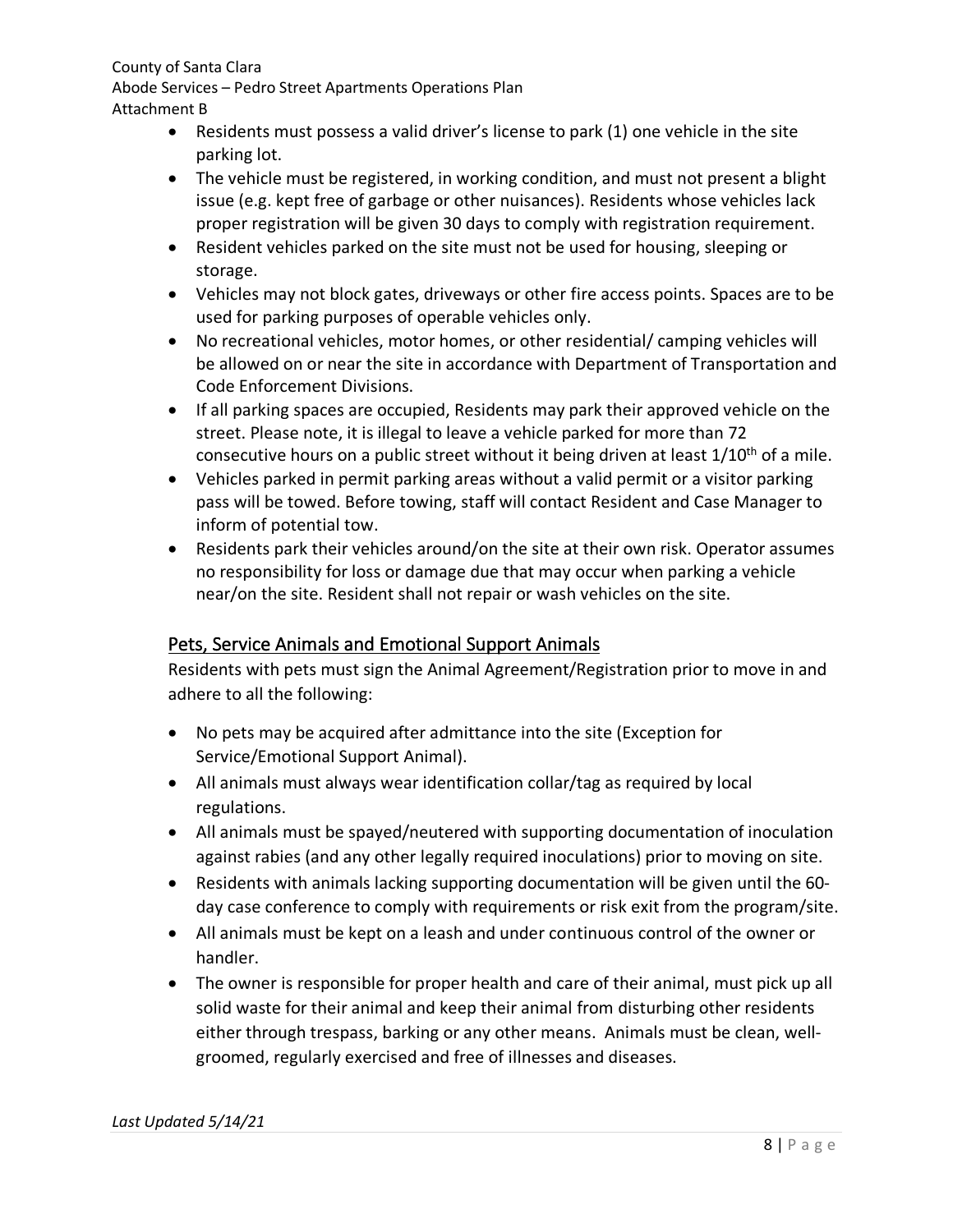- All animal food shall be kept in a sealed plastic bin or pest proof packaging inside the Resident(s) unit.
- If staff determine that the conduct or condition of the animal constitutes a nuisance or a threat to the health and safety of other residents or other persons on the site, the Resident will be responsible for permanently removing the animal from the site.

# <span id="page-8-0"></span>Shopping Carts

Shopping carts are not allowed on, around, or near the site at any time.

# <span id="page-8-1"></span>Smoking

Smoking is not permitted inside or around the units or common areas. Smoking is permitted in designated smoking areas only.

# <span id="page-8-2"></span>Pest Control

Pest control shall be provided on a regularly scheduled basis, and as needed, and the Resident shall provide access for same. Resident must cooperate with the site pest control program to keep the site pest-free. Resident must report any infestation of insects, rodents, bed bugs, and other pests to Operator or staff immediately to prevent the infestation from spreading to other units. If staff determine that the Resident is contributing to the problem, the Resident may be held responsible for the cost of exterminating beyond regularly scheduled pest control treatment and prevention efforts.

# <span id="page-8-3"></span>Signs and Decorations

Smoking is not permitted inside or around the units or common areas. Smoking is permitted in designated smoking areas only.

# <span id="page-8-4"></span>Balconies/Patios/Decks

Extensions of your unit visible from common areas which are intended for Residents' private use such as a balcony or patio, shall be maintained in a clean, neat and orderly manner by Residents. Residents may be required to remove items considered unsightly and must consider the additional rules in the lease addendum.

Residents should limit the amount of people and personal belongings on balconies. A safe guideline is no more than forty pounds per square foot. While balcony sizes vary, for a 4 foot by 8-foot balcony, maximum occupancy would be between 4 to 6 people plus some standard patio furniture. Planters should have a self-contained drainage system and not drain freely onto the balcony, patio or deck. No plotted plants or similar items shall be place on balcony railings. Dead or overgrown plants must be removed. Outdoor carpet is not permitted on balconies, patios or decks. Storage is not permitted on balconies or patios. Residents may not place a sunshade, awning or similar device on a patio, balcony or deck. Residents cannot use a deck for beating rugs, shaking dust mops or draping anything. No trash or cigarettes may be tossed from decks. Resident is not permitted to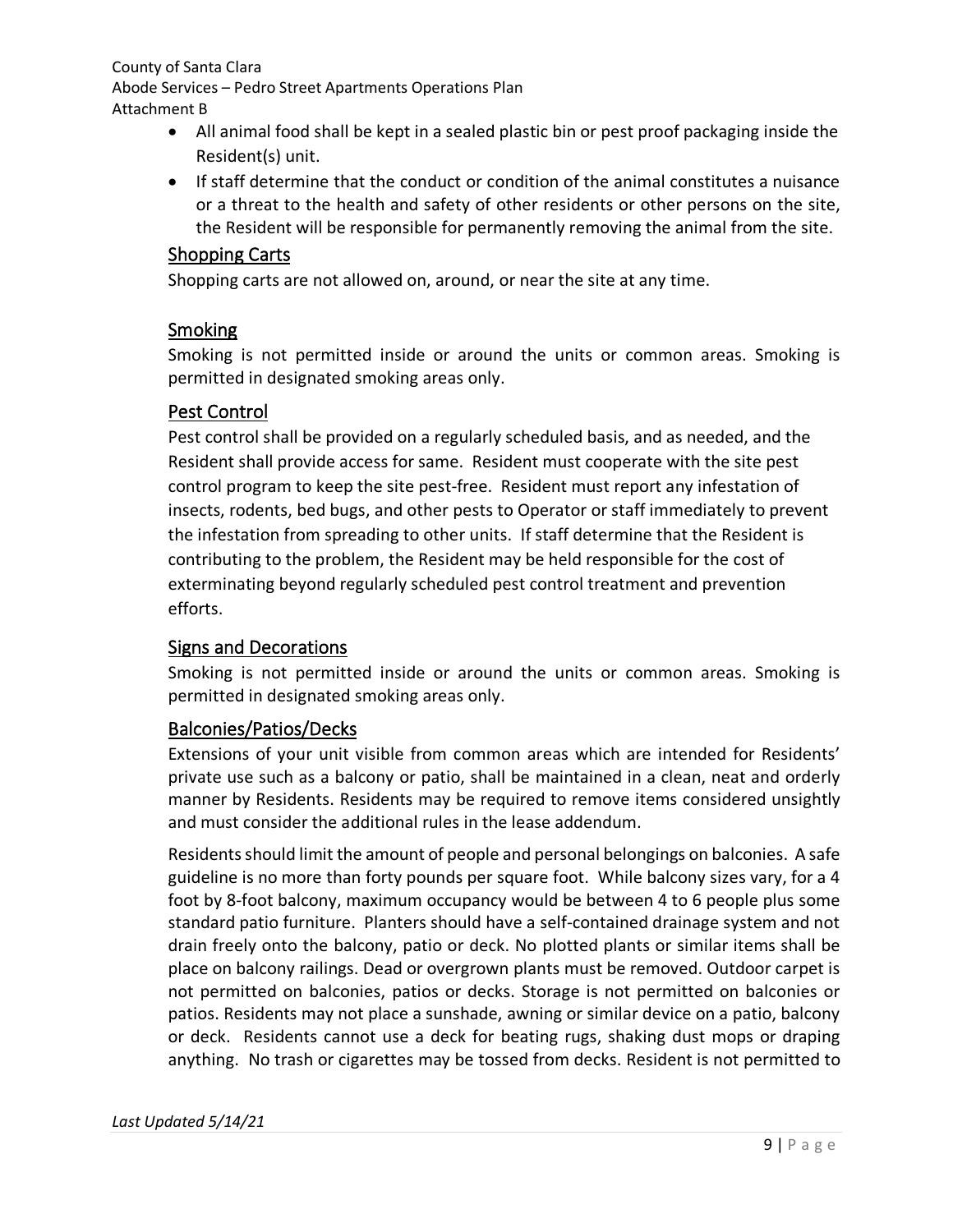hang clothing, blankets or any other laundry on any patio, deck or balcony at the Community or within the Premises.

Charcoal burners and other open-flame cooking devices shall not be operated on combustible balconies or within 10 feet of combustible construction. No flammable or recyclable materials, trash cans or BBQ's may be stored on balconies, decks, patios or common areas.

Resident may not install a satellite dish or antenna in any common areas; drill holes through balconies, patios, decks, walls, roofs, railways or glass; or mount a satellite dish or antenna in a manner that will cause more than ordinary wear and tear to the Premises.

## <span id="page-9-0"></span>Site Rules or Community Rules Violations

If a Resident violates any of the Agreements or Community Rules, the Operator will proceed with the process for termination of the lease agreement. Each resident is provided the protocol on the Grievance and Appeal Procedures and Appeal during orientation and during lease signing.

## <span id="page-9-1"></span>Health and Safety

During times of infectious disease alerts by the Santa Clara County Public Health Department (SCCPHD) all residents will follow SCCPHD recommendations and guidelines for preventing the spread of infectious disease. This includes wearing Personal Protections Equipment (PPE) including face coverings/masks, taking their temperature if they present symptomatic, and temporary transfer to a safe location for isolation.

- Residents are encouraged to wear PPE and are required to follow the state and local guidelines regarding face masks and face coverings in public/common areas.
- Residents who are coughing are required to wear a PPE mask in the community, common areas and laundry shared areas to ensure staff and residents safety.
- Operator will follow state and local laws, CDC and SCCPHD protocols or guidelines for preventing the spread of infectious disease at the site.
- Operator may limit onsite visitors during COVID-19 or other infectious disease impacted times.

## **Accidents & Injuries**

If there is an accident and/ or injury on-site requiring an ambulance, the following will occur:

- Operator will contact emergency responder if necessary;
- Gather all necessary information from Resident and witnesses;
- Follow the company protocol for reporting a critical incident, which includes completing a critical incident report; and
- Submit the critical incident report to supervisor and/or agency and provider contacts.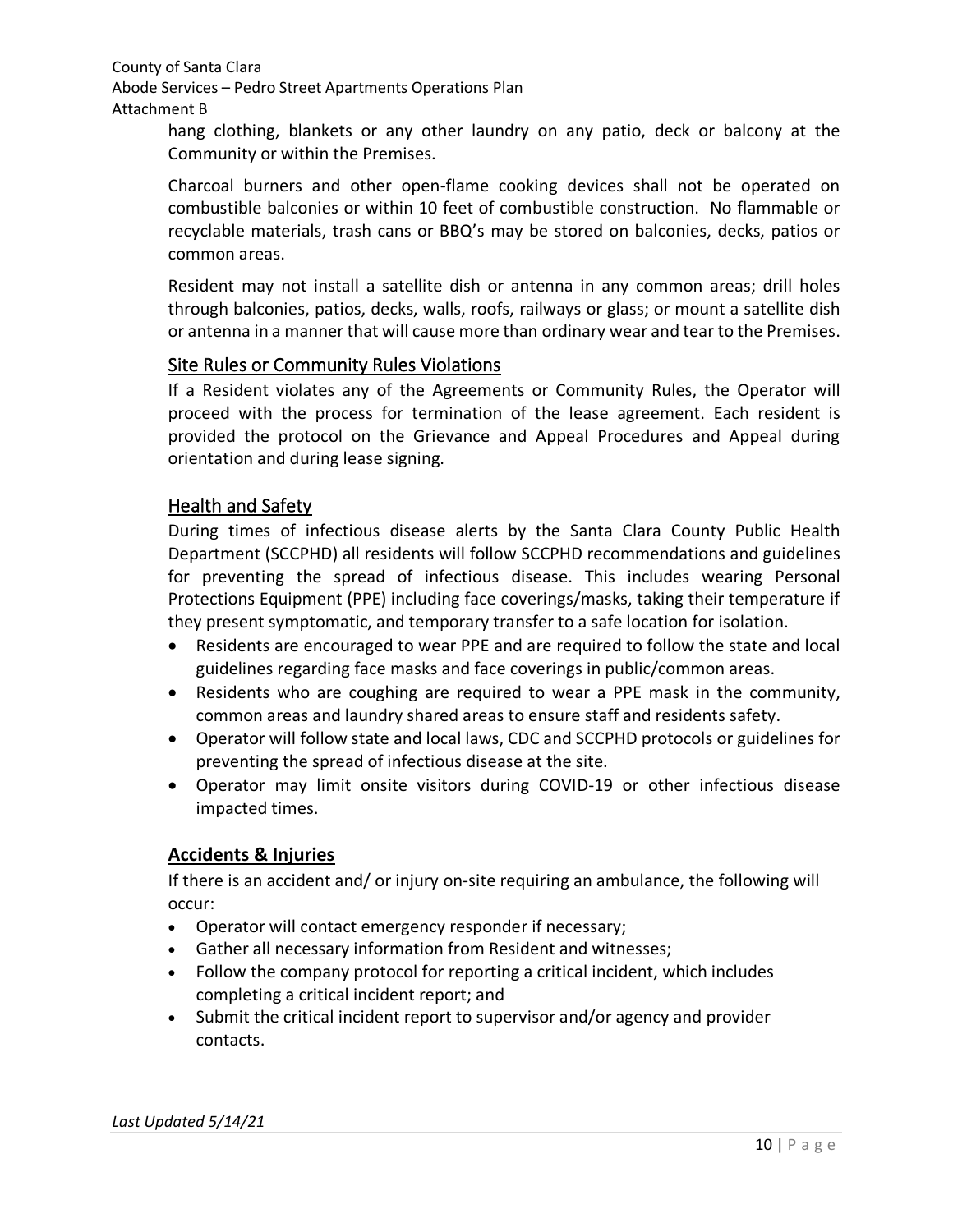If the Resident refuses to obtain medical care, site staff will include this information in the critical incident report.

In all cases of critical incidents, Operator will follow the critical incident reporting protocol.

# <span id="page-10-0"></span>Property Operations and Amenities

The site offers shared community space that will include community lounge areas, laundry facilities, meeting rooms, staff offices, front desk security/courtesy patrol, designated dog run, community dining area and designated smoking areas. Further, the grounds include a parking lot, trash enclosure, bike rack, and other socializing options. The unit is equipped with minimal amenities including but not limited to: unit furnishings, mini refrigerator, microwave, storage rack, television and digital cable antenna, Wi-Fi, and unit utilities included.

# <span id="page-10-1"></span>Hours of Operation

The site is a 24-hour operation site. Residents are free to come and go as they deem necessary. However, all Residents are required to abide by Community Rules and policies. Additionally, access to site amenities such as laundry facilities, lounge areas and indoor recreational areas may be restricted to separate operating hours.

# <span id="page-10-2"></span>Common Areas

The common areas are provided for Residents to relax and enjoy in a safe and courteous manner. Residents must ensure the common areas are returned in good standing after each use. Residents are not permitted to loiter in the neighborhood on or near site.

# <span id="page-10-3"></span>Community Dining Area

In different phases of the, meals may be provided by the site. All Residents must adhere to Community Rules while in the community dining area. Animals are not allowed in the kitchen area (Excluding Service Animals).

# <span id="page-10-4"></span>Shared Laundry

Residents can access the laundry area between the hours of 8am-10pm daily. Residents are to tend to their laundry and ensure the laundry area utilized is returned in good standing after each use. Residents are solely responsible for their personal property and should not leave laundry or other items unattended. Operator is not responsible for any lost, damaged or missing items.

# <span id="page-10-5"></span>Community Lounge Areas

Residents must be good stewards of all the items that belong to the common lounge areas. Residents shall refrain, and shall ensure that Resident's and their guests likewise refrain, from activities and conduct in common areas or on/near the site to annoy or disturb other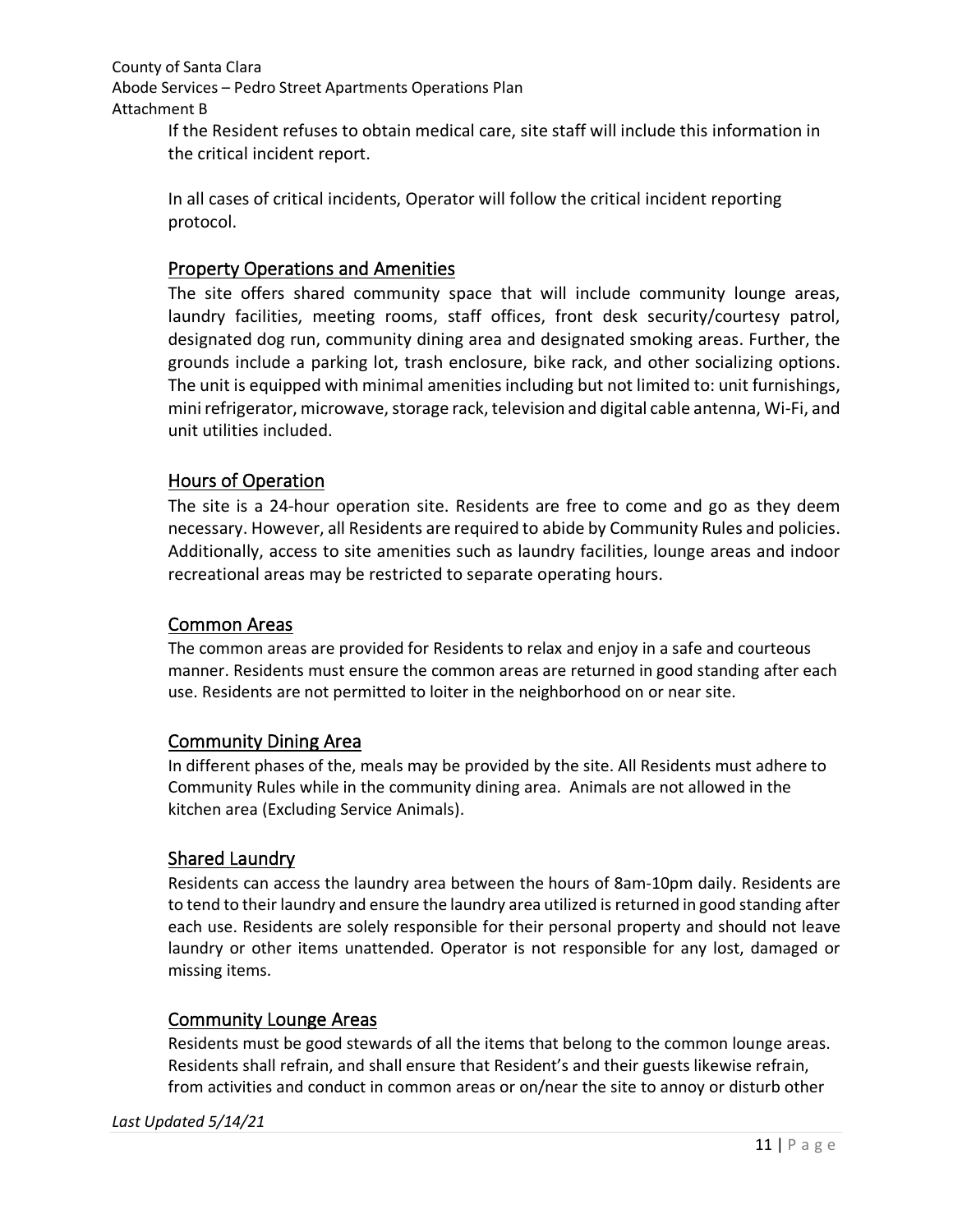persons. Furnishings should not be removed or relocated from the lounge areas. Personal belongings should not be left in common lounge areas and must be kept clear of any items. All community lounge furniture should be kept in good condition when in use and in a manner so that all Residents have equal access to these items.

# <span id="page-11-0"></span>General Unit Care of the Site

Resident agrees to all the following:

- The Resident shall maintain the unit in a clean, sanitary, and uncluttered condition with unrestricted ingress to and egress from all windows and doors in the unit. Residents are responsible for the safety and cleanliness of their property and the unit.
- Neither smoking, lighting of candles nor cooking in the unit is permitted as all present fire hazards. All trash should be disposed of in the designated dumpsters on a regular basis. Residents are encouraged to be responsible for the safety of their belongings.
- Residents must participate in monthly unit inspections to ensure safety, program rules compliance, fire safety and pest control. Residents are encouraged to be present during inspections, Operator may enter units without Residents presence to ensure inspection is completed. Operator reserves the right to inspect the unit on an as-needed basis in addition to any regularly scheduled routine inspections.
- Due to limited space and in effort to maintain the safety of all Residents, the Operator may decide which additional furniture items or cooking appliances are not allowed on site; i.e. additional refrigerators or microwaves, BBQ pits, chairs, tables, night stands, lamps, coffee makers, portable A/C or heaters, portable washer/dryer, extension cords, etc. without prior Operator authorization.
- If a Resident is terminated from the site, whether such termination is voluntary or not, any personal belongings left behind is managed by the Operator in accordance to California Civil Code and local/state requirements regarding the abandonment of personal belongings.

## <span id="page-11-1"></span>Unit Furnishings

Units are equipped with a bed and mattress, mattress encasement, television with digital antenna, nightstand, lamp, table, chair, light fixture, trash receptacle, and air conditioner/heater unit. Fire extinguishers are available in the common area near your unit.

## <span id="page-11-2"></span>Unit Decoration

- No hammering any décor into the unit structure
- No painting allowed
- No hammering or painting allowed outside the unit exterior or structure.
- Other restrictions may apply upon Operator's request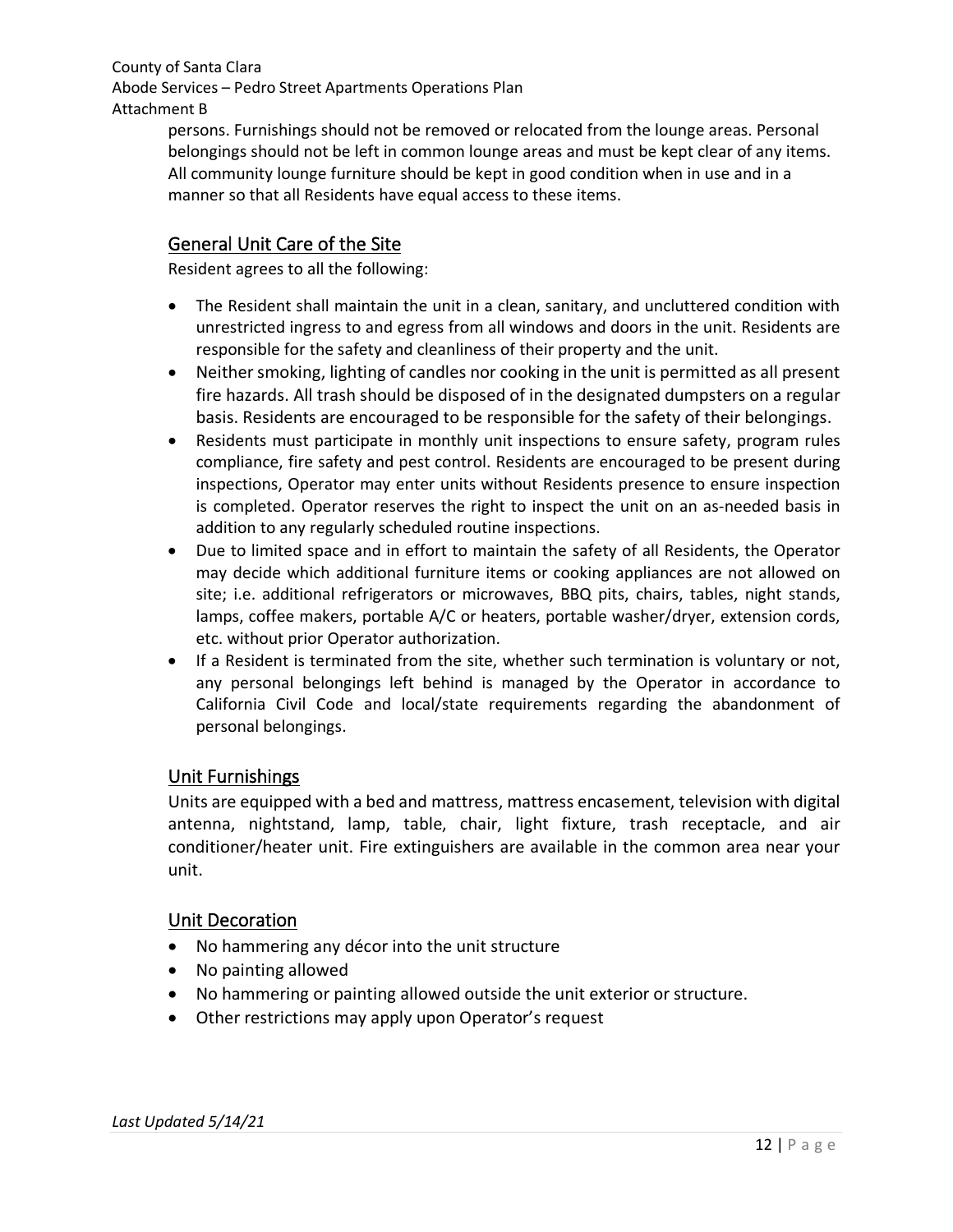## <span id="page-12-0"></span>Smoke & Carbon Monoxide Detectors

Smoke Detectors and Carbon Monoxide Detectors are installed in all units and common areas of the site as required by state law. Tampering with, damaging, disconnecting, or removing Smoke or Carbon Monoxide Detectors from the site or common areas of the site, even temporarily, is not permitted and shall be considered a violation of the community rules. Operator will inspect all Smoke Detectors and Carbon Monoxide Detectors at regularly scheduled intervals to ensure they are intact and fully functional.

## <span id="page-12-1"></span>Sprinkler Heads

If there is a fire suppression sprinkler system in the ceiling of the common areas or your unit, please leave the sprinkler heads alone. They are somewhat sensitive and can be easily broken off. If they are broken off or accidentally triggered, it will cause immediate flooding where the sprinkler head is located, and perhaps adjacent areas (and Residents will be responsible for the cost of cleaning it up).

- Do not use the sprinkler heads for target practice of any kind or as hooks never hang anything on the sprinklers.
- If a sprinkler head is broken, immediately call both the Emergency After-Hours at  $1$ -866-642-1142 AND the fire department 9-1-1 to report the breakage and minimize damages due to flooding.

## <span id="page-12-2"></span>Internet Access

Residents will sign and agree to an internet access agreement and addendum. The Services use resources that are shared with many other customers. Moreover, the Services provide access to the Internet, which is used by other users. However, as with any community, the benefits, and privileges available from the Services, and the Internet in general, must be balanced with duties and responsibilities so that other users can also have a productive experience.

- Use of the internet is at your own risk.
- Internet access is for informational purposes only and should not be used to conduct any business or solicit any activity that violates state or Federal law including, but not limited to piracy and copyright violations.
- Users may not create, transmit, print, or otherwise distribute pornographic, obscene, or sexually explicit materials (such as child pornography or obscene material).
- The creation, dissemination, or publishing of illegal or destructive information, including, but not limited to defamatory comments, harassment, child pornography, viruses, worms, and other Internet security threats is strictly prohibited.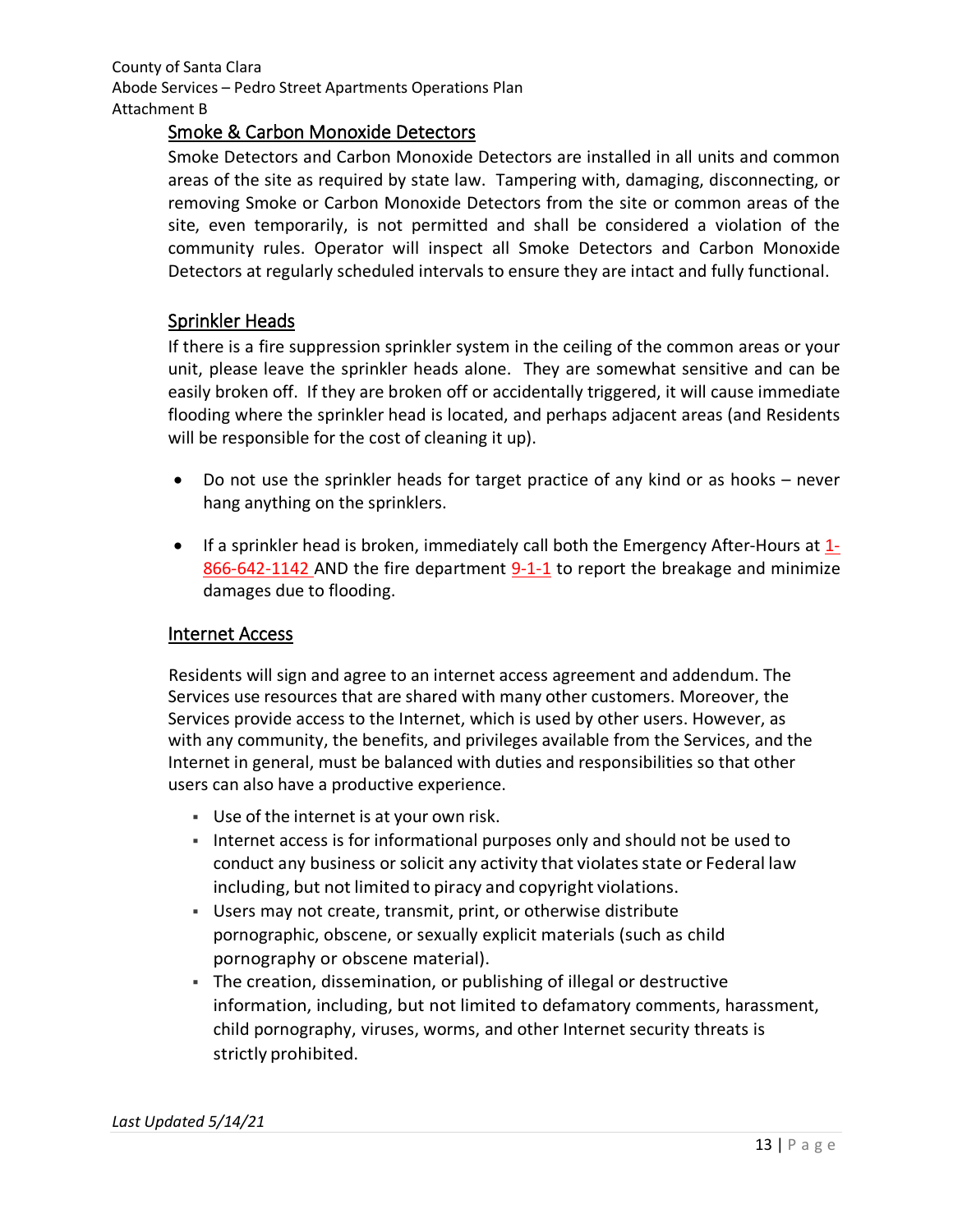# <span id="page-13-0"></span>H. Front Desk Procedures & Security Patrol Protocol

A security station is present at the entrance to monitor ingress and egress. The security station will be monitored by Abode front desk personnel or a contracted security staff 24 hours, 7 days a week. Only Residents, Resident Case Managers, Operator staff, subcontractors and anyone who has made prior arrangements with Management will be allowed entry into the site. A tracking log of exited people who have been excluded from the site, provider log, visitor log and vendor log will be kept at the security station, and anyone providing security needs to be familiar with it.

The Operator will contract with a private security company and have internal security staff to assist in monitoring the site. A minimum of two front desk personnel will remain on duty, 24 hours per day, 7 days per week for the first year of operation. Security Post Orders are to be developed in partnership with the contracted security company and the Operator to ensure clear role and responsibility of the front desk personnel. Responsibilities will include, but are not limited to monitoring the grounds, responding to staff requests for assistance regarding Resident or visitor behavioral issues, curb loitering or vehicle/parking issues on or around the property, collaborating with law enforcement as necessary, directing visitors to services and Operator office, etc.

Any incidents that require assistance from any Law Enforcement Agency will warrant that the Operator inform immediately the appropriate County Staff and Service Providers. Incidents will be documented by the Operator and copies of the police report will be provided to appropriate Operator staff and reporting agencies. If the incident involves a Resident, the individual's primary case manager will be informed, and Operator staff will schedule a case conference to discuss a further plan of action. The conference will require the involved Residents primary Case Manager, Operator Staff and other appropriate members.

The Operator has developed front desk and security patrol procedures for the site which include:

- Incident Reporting Protocols & Requirements
- Front desk staffing requirements
- Patrol Protocol
- Schedules
- Coordination and Communication protocols
- De-escalation protocols
- Emergency Response
- Coordination with local Law Enforcement
- Tracking Logs & Recordkeeping

The full details of the desk procedures and security post order are included in **Appendix E**.

#### *Last Updated 5/14/21*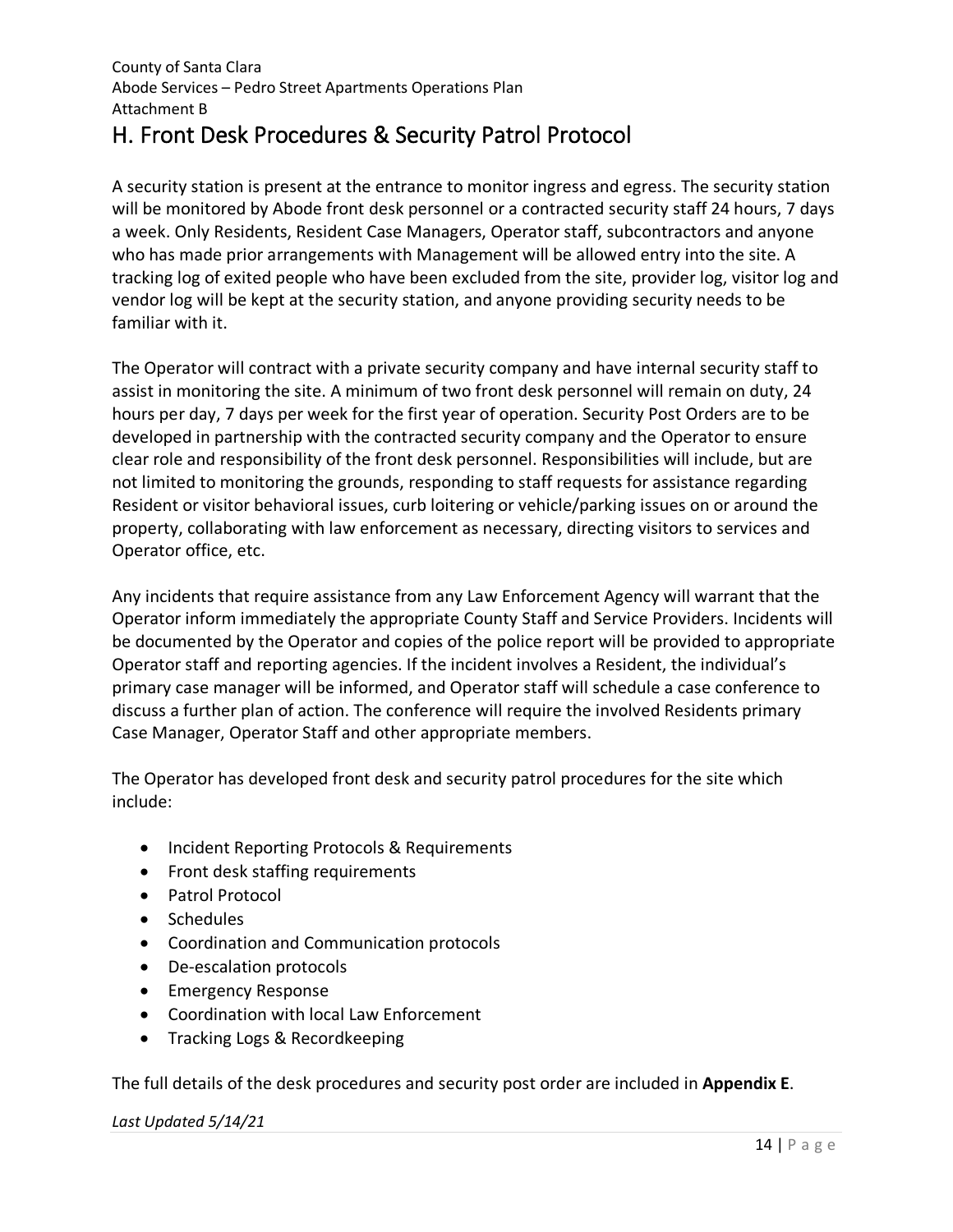# <span id="page-14-1"></span><span id="page-14-0"></span>I. Miscellaneous

## **Walkie-Talkie/Radio Communication Policy & Procedure**

Walkie-talkies are provided to staff to facilitate communication between all staff while posted or moving throughout the facility during emergency situations.

### **Walkie-Talkie Policy**

- The walkie-talkie should not be used for casual conversation. The airways must be kept clear in case of an emergency.
- The use of walkie-talkies shall only be allowed in cases for critical staff communication or the need for immediate emergency communication. The purpose is for coordinating responses and information flow during day-to-day operations and for emergency situations or passing on instructions necessary to complete required tasks during a crisis.
- The use of profanity over the walkie-talkie is prohibited.
- The walkie-talkie should always remain on Channel to communicate with other staff members.

#### **Walkie-Talkie Procedures**

- The walkie-talkie should be picked up from the base before the start of your shift.
- You must sign-in to the walkie-talkie tracking form.
- Testing equipment at the beginning and end of shift, and anytime an equipment test is required.
- One set of batteries must be recharged during the shift. All Site Supervisors or designees must turn over one fully charged battery for each walkie-talkie to the next shift.
- Once batteries have recharged they are to be removed from the recharger immediately.
- It is necessary for all operations staff to know how to operate the walkie-talkies properly (specifically to turn on/off, volume control, channel selection, etc). If you have any questions, please see your supervisor.
- Always speak clearly into walkie-talkies and respond immediately to calls. Be as specific as possible about situations, providing location and what is needed.
- Staff must always carry their walkie-talkie with them they are not to be left unattended.

## **Walkie-Talkie Confidentiality**

- Facility walkie-talkies may be monitored for adherence to Abode's confidentiality policy.
- Be aware that other users of the walkie-talkies may be in close proximity to residents/participants in the facility. It is therefore critical to maintain confidentiality when using walkie-talkies.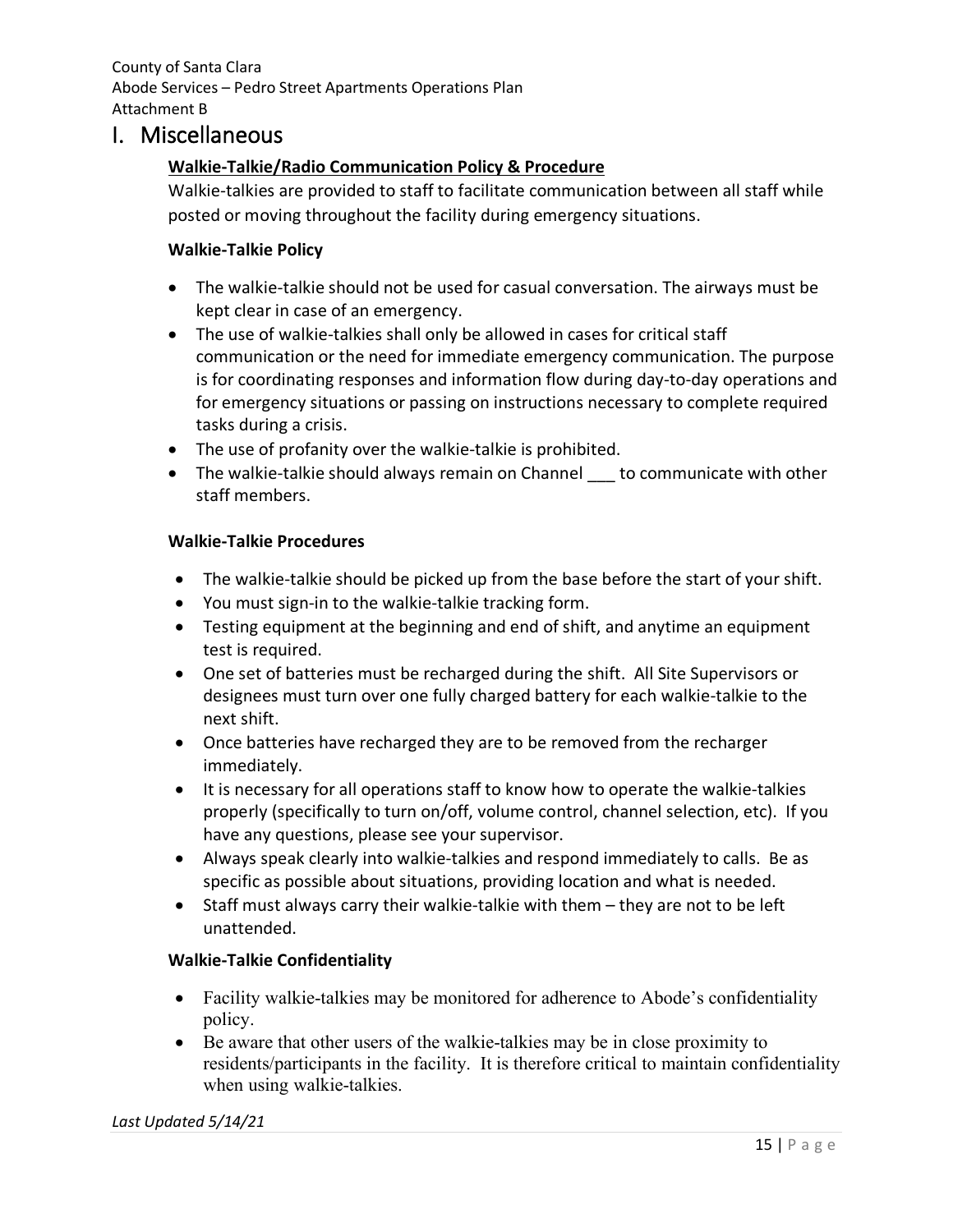# <span id="page-15-0"></span>Media Protocol

Members of the media are not allowed on-site unless prior approval is obtained from Executive Level Management. To protect confidentiality, interviews will not be conducted by members of the media without prior notice and approval. If anyone from the media enters the site, on-site staff will escort them off the property and inform them that prior approval is necessary. The staff will provide the contact information for the appropriate Executive Level Staff: Bronwyn Hogan, Vice President of Community Relations, [bhogan@abodeservices.org;](mailto:bhogan@abodeservices.org) 510-319-6188.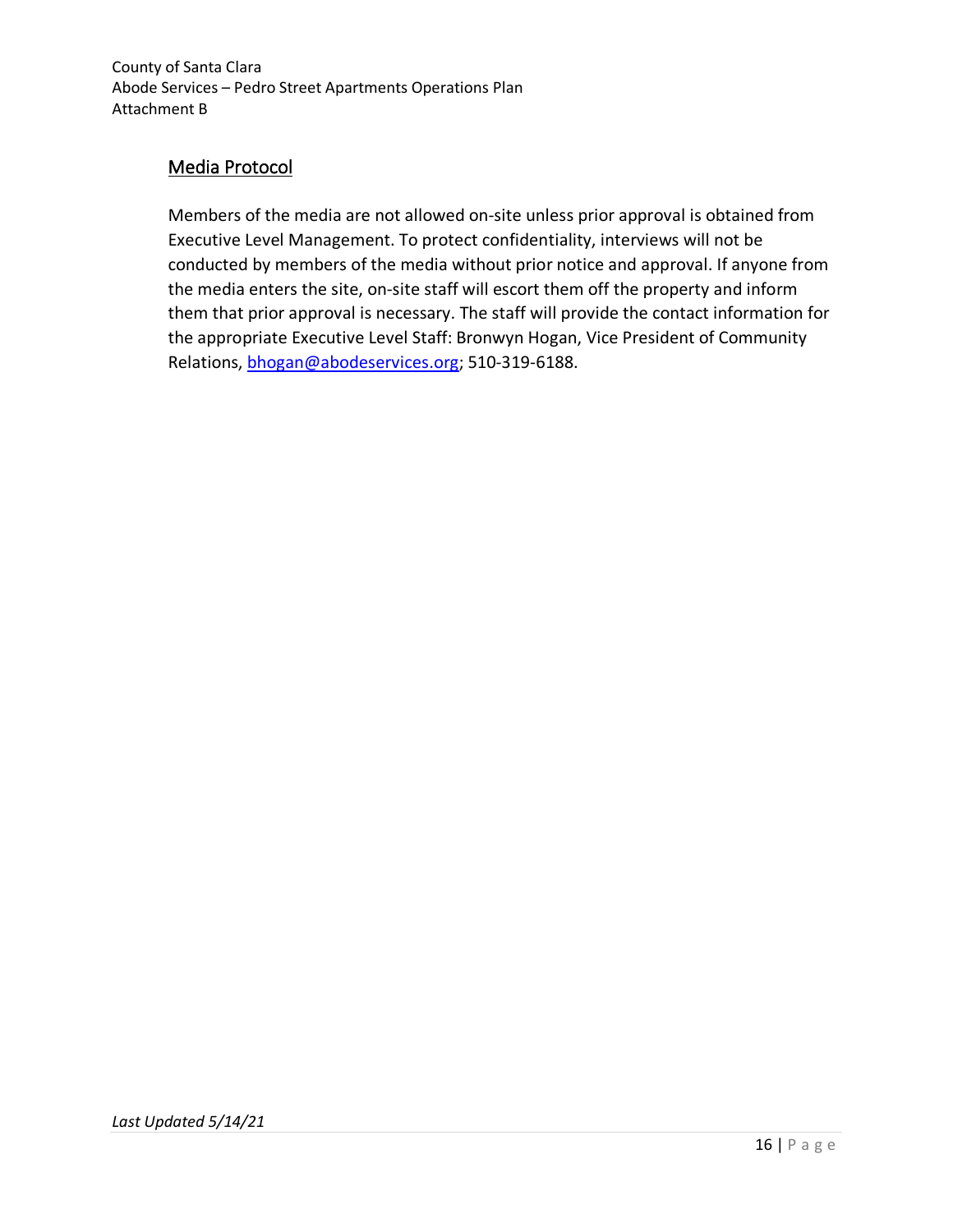# Appendix A – Oversight & Support Plan

### **OVERSIGHT AND SUPPORT COMMITTEE IMPLEMENTATION PLAN**

# <span id="page-16-0"></span>**Introduction**

The Services Program Manager will organize and convene an Oversight and Support Committee in conjunction with the County of Santa Clara and Referring Agencies. The purpose of the Committee is to provide guidance and support to the Operator on day-to-day operations of each Pedro Street and that the service provisions are in alignment with the County of Santa Clara. The Committee shall be led by the Abode Program Manager.

## **Goals**

- Provide updates on program policies and procedures
- Review objectives and outcomes
- Share successes
- Answer questions
- Review rule violations, corrective action plans, incidents, injuries, appeals, complaints
- Receive recommendations on process improvement in areas including:
	- o Lease-Up
	- o Security
	- o Maintenance & Capital Improvements
	- o Programming
- Create action plan to address Resident concerns and recommendations

# **Meeting Schedule**

Meeting Frequency: Monthly on 3rd Thursday

Meeting Time: 2 p.m.

Meeting Location: Zoom Virtual Meeting (until further notice)

## **Member Recruitment**

Operator will recruit committee members that can speak to the day-to-day operations at the site and similar housing solutions as well as agencies that support the Residents at the site.

# **Attendees**

#### Operator Staff

*Last Updated 5/14/21*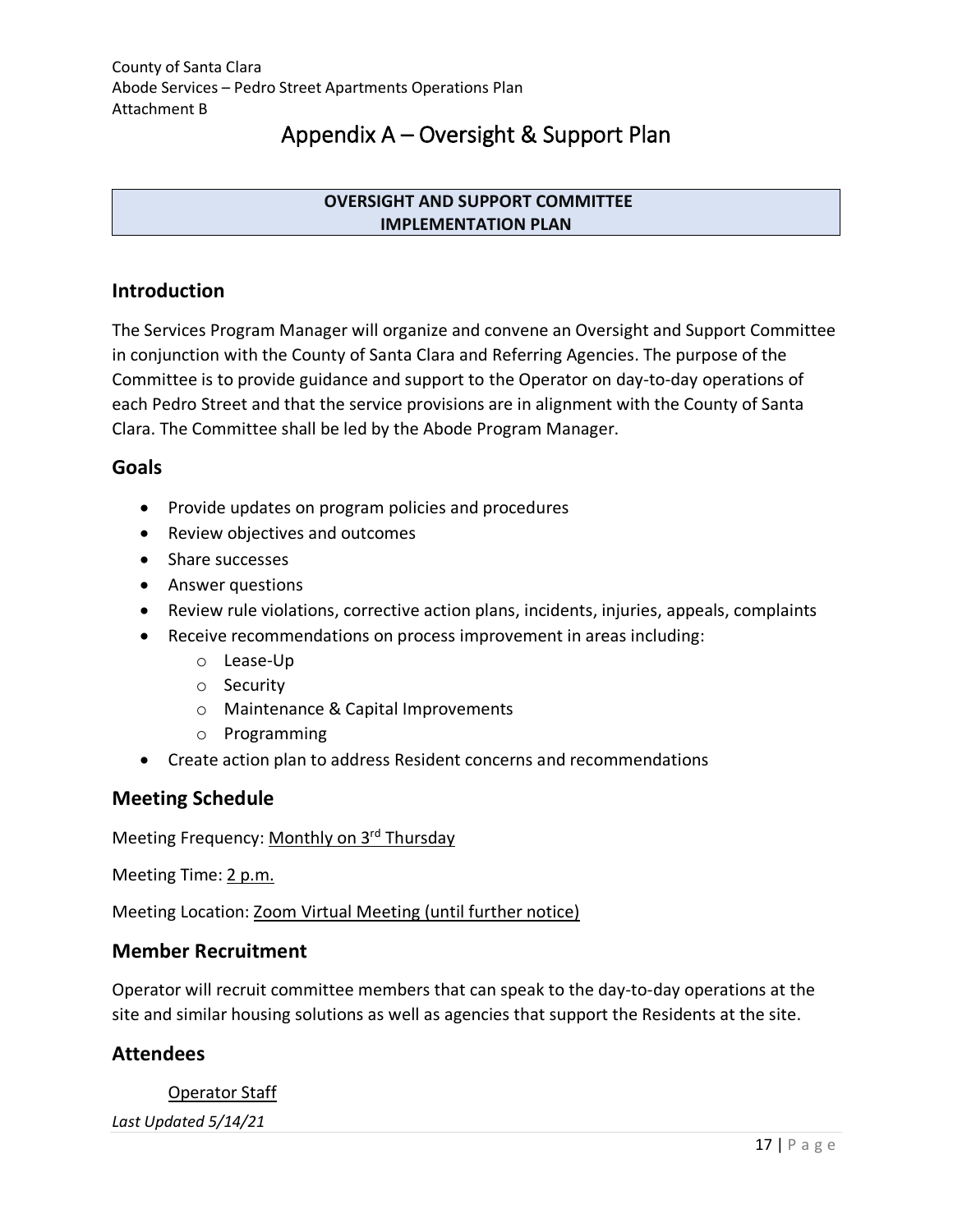- Program Manager
- Sr. Property Manager
- Associate Director of Health and Wellness
- Director of Property Management

#### County Staff

• Office of Supportive Housing Designated Staff

#### Other Partners & Stakeholders

- Community Liaison
- Other Designated Representatives

## **Operator and Major Tasks**

The Services Program Manager will be the main point of contact for the Oversight and Support Committee. Program Manager will:

- Invite attendees three weeks prior to the first meeting
- Send reminder emails the week before all meetings
- Provide the agenda to the attendees and agencies the day before the meeting
- Conduct the meetings in conjunction with the County Staff and identified Stakeholders
- Send meeting minutes to the Housing Department within 14 days after each meeting
- Create an action plan to address concerns and areas of opportunity
	- o Identify appropriate persons responsible for completing action
	- o Follow-up with persons responsible for updates as needed
- Results of the action plan will be shared at the next committee meeting
	- Create an annual progress report for the site with guidance from the committee.

## **Action Plan Template**

| <b>Oversight &amp; Support Committee Action Plan</b> |                    |                   |               |  |  |  |  |
|------------------------------------------------------|--------------------|-------------------|---------------|--|--|--|--|
| <b>Meeting Date:</b>                                 |                    |                   |               |  |  |  |  |
| <b>ACTION</b>                                        | <b>PERSONS</b>     | <b>TIME FRAME</b> | <b>STATUS</b> |  |  |  |  |
|                                                      | <b>RESPONSIBLE</b> |                   |               |  |  |  |  |
|                                                      |                    |                   |               |  |  |  |  |
|                                                      |                    |                   |               |  |  |  |  |
|                                                      |                    |                   |               |  |  |  |  |
|                                                      |                    |                   |               |  |  |  |  |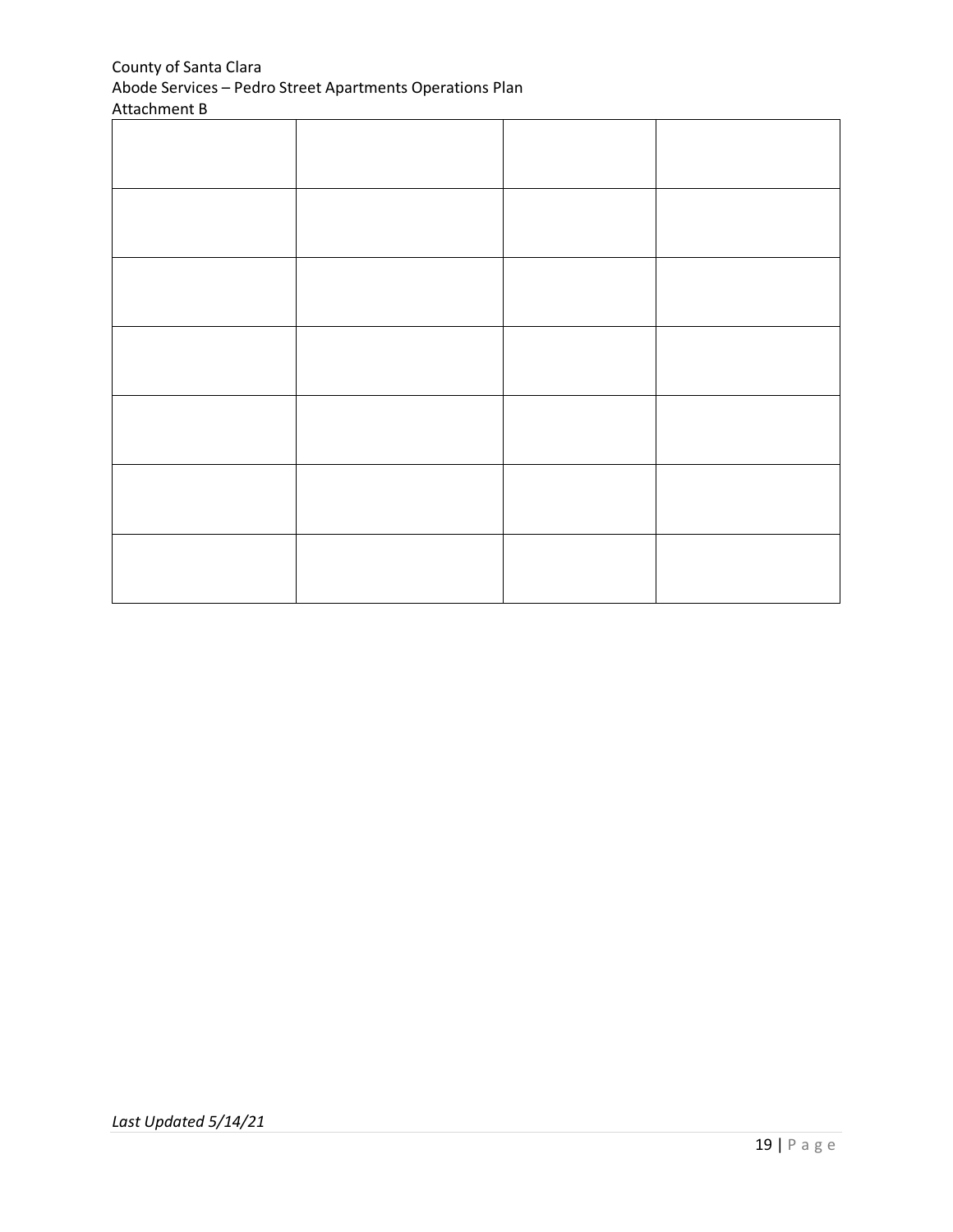# Appendix B – CAC Advisory Group Plan

### **CAC ADVISORY GROUP IMPLEMENTATION PLAN**

## <span id="page-19-0"></span>**Introduction**

Abode Services in conjunction with the County of Santa Clara, will form a CAC Advisory Group. The CAC will be made up of engaged stakeholders such as neighbors, local business owners, and partner agencies. Abode will use the County of Santa Clara's list of stakeholders who have expressed an interest in ongoing CAC engagement as well as stakeholders obtained through Abode's outreach efforts. The CAC will meet **Quarterly** to review the Pedro Street operations while ensuring we meet the standards described in the Good Neighbor Plan and provide input and feedback from an external perspective to help inform program practices and consider the impact made on the surrounding community.

## **Goals**

- Review operations, policies and procedures
- Share successes
- Answer questions
- Receive recommendations on operations improvement
- Receive external perspective on the sites impact to local community
- Create action plan to identify areas of improvement

# **Member Recruitment**

The Services Program Manager will recruit members to best represent the communities near the site. Members will be selected include key stakeholders, attendees of related community meetings, and other Abode outreach efforts. Abode will reach out to community stakeholders within a 500-foot radius of the site.

# **Attendees**

## Operator Staff

- Program Manager
- Sr. Property Manager
- Associate Director of Health and Wellness
- Director of Property Management

## County Staff

• Office of Supportive Housing Designated Staff

#### *Last Updated 5/14/21*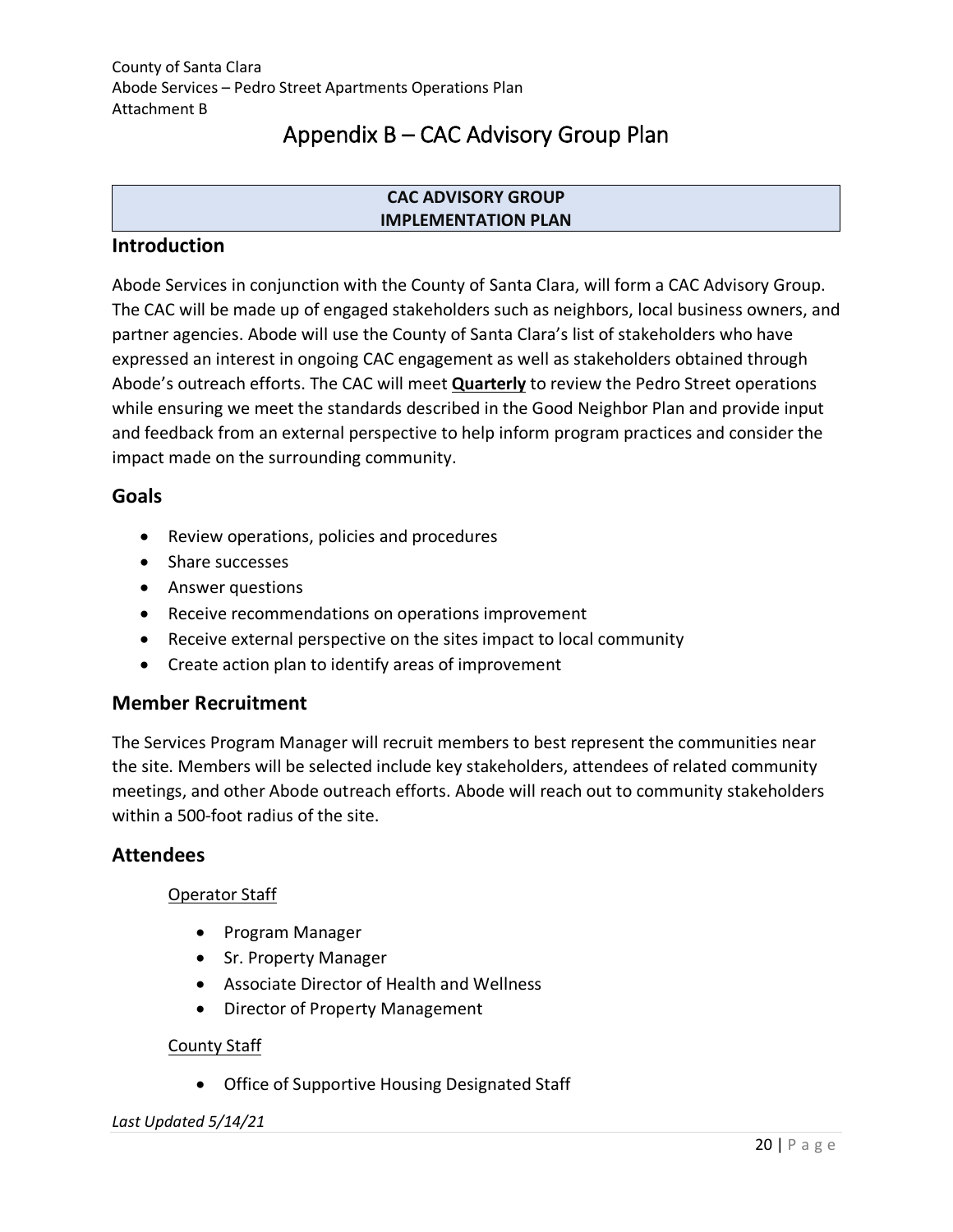#### Other Partners & Stakeholders

- Councilmember District 6 Designated Representatives
- County of Santa Clara Supervisor District 4 Designated Representatives

#### Appropriate Neighboring Businesses

• Local Agencies & Businesses within a 1-mile radius

#### Neighboring Residents

- Individuals who have expressed an interest in ongoing participation in the Advisory Group.
- Individuals who live within the 500-foot radius.

## **Operator and Major Tasks**

Abode's Services Program Manager will be the main point of contact for the group and will be responsible for:

- Inviting attendees three weeks prior to the first meeting
- Send meeting invites and reminder emails the week before all meetings
- Provide the agenda the day before the meeting
- Conduct the meetings in conjunction with the County Partners
- Send meeting minutes to the County Partners within 14 days after each meeting
- Create an action plan to address areas of improvement
	- o Identify appropriate persons responsible for completing action
	- o Follow-up with persons responsible for updates as needed
- Results of the action plan will be shared at the next Meeting

## **Action Plan Template**

| <b>CAC Advisory Group Action Plan</b> |                    |                   |               |  |  |  |  |
|---------------------------------------|--------------------|-------------------|---------------|--|--|--|--|
| <b>Meeting Date:</b>                  |                    |                   |               |  |  |  |  |
| <b>ACTION</b>                         | <b>PERSONS</b>     | <b>TIME FRAME</b> | <b>STATUS</b> |  |  |  |  |
|                                       | <b>RESPONSIBLE</b> |                   |               |  |  |  |  |
|                                       |                    |                   |               |  |  |  |  |
|                                       |                    |                   |               |  |  |  |  |
|                                       |                    |                   |               |  |  |  |  |
|                                       |                    |                   |               |  |  |  |  |
|                                       |                    |                   |               |  |  |  |  |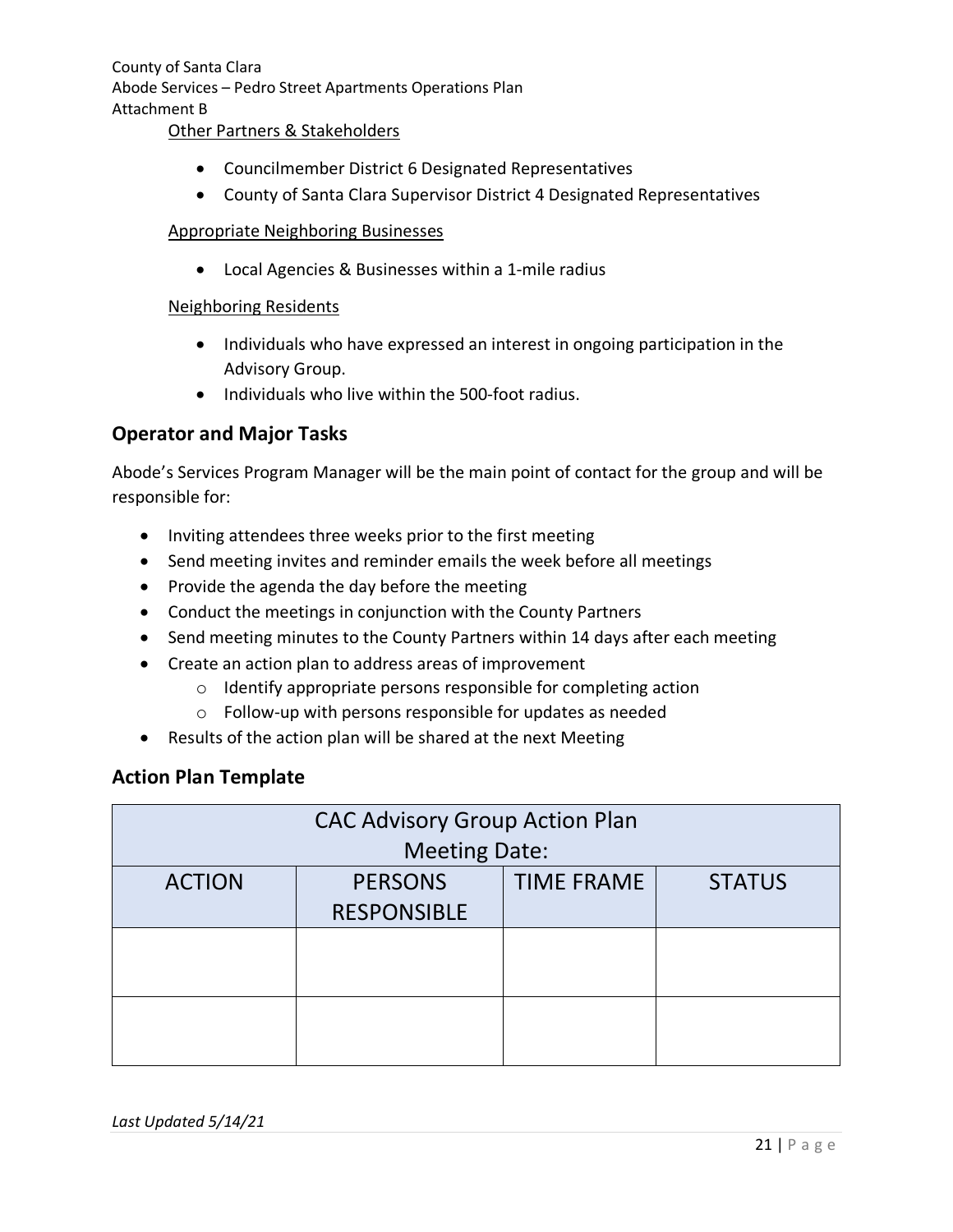# Appendix C – Supportive Services Plan

## <span id="page-21-0"></span>**Supportive Services**

Abode Services utilizes the "Housing First" Community Model to deliver services to residents in their supportive housing complexes. This model offers a range of employment, recovery, and supportive services, all under a "no-fail" philosophy, to residents to pursue their futures and take control of their own lives. The Community Model takes a "harm reduction" approach that meets individuals where they are and works to minimize the harmful effects of mental illness and substance use disorders. This approach emphasizes the building of trust between residents and service providers. Residents may access Pedro Street's service team members to obtain the necessary social skills needed to increase independence, link to community services and resources or other necessary services that provide ongoing support. Services may also be operated independent of Abode and in a variety of community-based settings (i.e., 12-Step, Community Self-Help Groups, vocational or religious/spiritual activities). The philosophy is to create/maintain a therapeutic relationship-based connection with residents.

### Goals:

- 1. Incorporate clients' voice and choice into our work with them.
- 2. To help residents become self-sufficient and integrate back into societal norms (i.e. paying rent, working, having social relationships).
- 3. To manage their own health, needs, both physical and emotional
- 4. To become independent, financially and physically
- 5. To strengthen their social skills

## Objectives:

- 1. Create opportunities for teaching, coaching, and mentoring (group therapy, individual therapy, workshops)
- 2. Bridging the gap with medical and psychiatric providers (doctor appointments, psychiatric appointments)
- 3. Increase clients' financial independence, i.e. increase their income through GA, SSI, or working (application process, resume building, mock interview, job search)
- 4. Access community resources (food banks, VTA, AA, NA, IHHS)
- 5. Develop opportunities to strengthen social skills, and build social relationships (bingo, gardening club, breakfast chat)

## **Description of Population**

Pedro Street Apartments is a 91-unit supportive and affordable housing project in San Jose CA prepared to serve up to 80 unhoused adults. It will be used to temporarily house homeless individuals who have permanent housing established. Referrals for residential stays will come from Office of Supportive Housing. The service provider for this project will be Abode Services, with additional support from existing programs. Pedro Street Apartments will house residents for 90 days and or until such time, they are transitioned to permanent housing.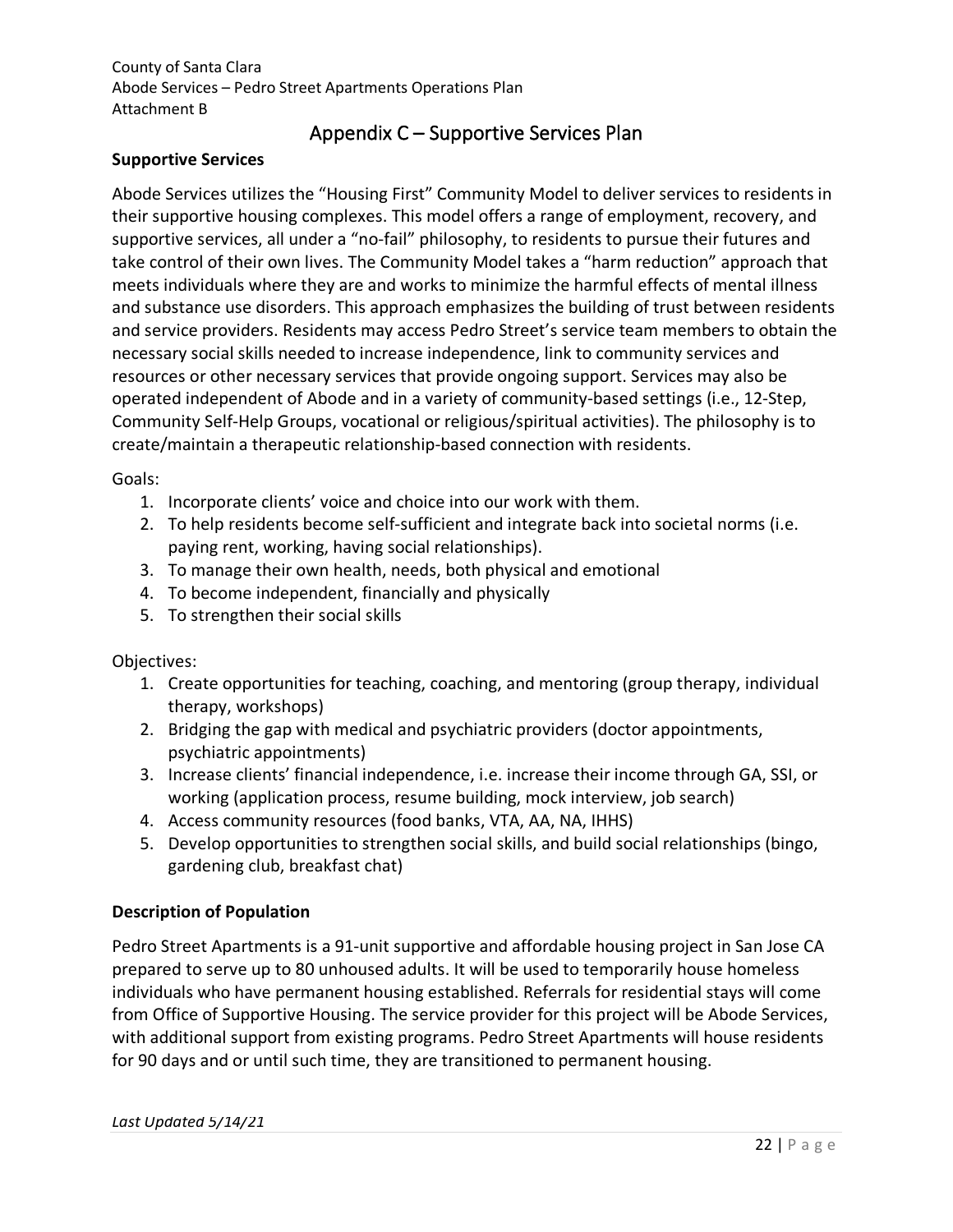# **Pedro Street Services Staff**

- **Program Manager (Exempt) - 1**
- **Administrative Assistant (FTO) -1**
- **Clinical Supervisor (.5) – 1**
- $\triangleright$  Clinician (FTO) 1
- **Harm Reduction Specialist (FTO) – 1**
- **Wellness specialist (FTO) – 5**
- **Food Service Coordinator (FTO) – 1**

#### **Supportive Services Plan**

Supportive services will be tailored to the needs of each person. Wellness specialists, clinicians and harm reduction specialists will be available to residents during daily drop-in hours or by appointment to help residents access a wide range of supportive services. Staff will work to establish a clear timeline and collaboration to secure housing upon exit and explore back up housing options.

Wellness Specialists will work with residents to address any barriers they may have to obtaining permanent housing. They with work with residents to establish meaningful activities, such as acquiring documents required for housing (i.e. ID, social security card, birth certificate, bus pass etc.), employment or vocational training, benefits acquisition, and community referrals and linkage.

Clinicians will work with residents to develop an individualized service plan that focuses on goals that help obtain/maintain housing as well as address behavioral and or mental health needs.

Harm Reduction Specialists will work with residents to address substance use issues and referrals to community-based supports.

#### **Meal Planning**

Abode Services will partner with local food banks and meal programs to assist residents with warm meals and food donations from within the community.

#### **Layer of Services (Preparing for Permanent Housing):**

- Clinical (Assessments, Tx. Planning, Social Skills, Symptom's Management, Medication awareness/Psycho-education, CBT, REBT and Reality Based)
- $\triangleright$  Substance Use/Harm Reduction (Seeking Safety, Relapse Prevention, Community Support/AA, NA, SMART Rec, Anger Management, detox referral programs)
- $\triangleright$  ADL's Training (house-keeping, personal hygiene, living independently).
- $\triangleright$  Personal Growth/Hope (meditation, religious/spiritual, skill building).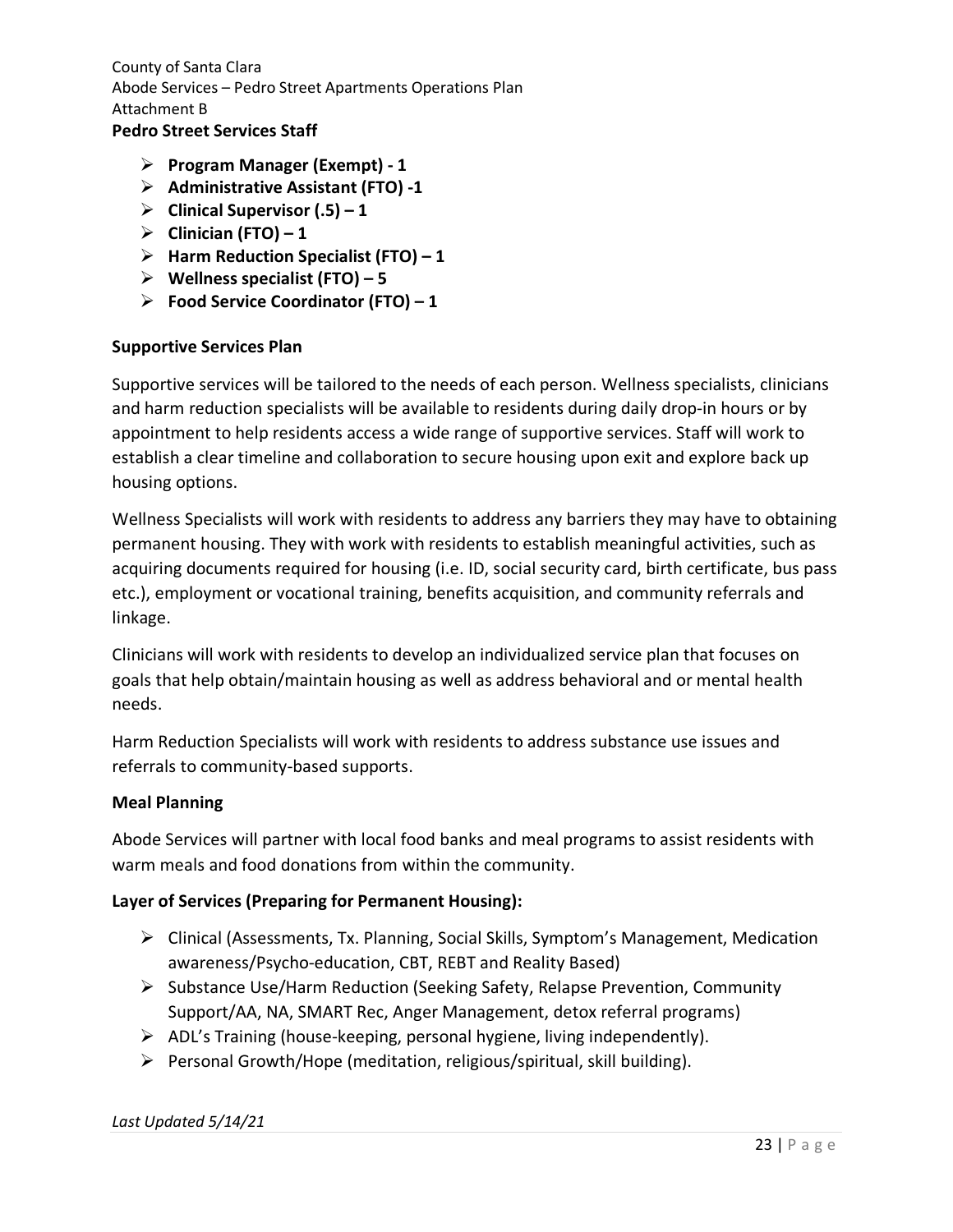Community Outreach/Increase Independence/Employment (311/211 vs 911, – SSI, GA, transportation/Bus Pass, Benefit's Management, job volunteer or paid).

### **Group Activities Offered**

Clinical

- $\triangleright$  Social Skills
- $\triangleright$  Symptom's Management
- Medication Management
- $\triangleright$  Psycho-education

Substance Use (Primary approach being - Harm Reduction model)

- $\geq 12$  Step, Self Help Groups (ie, AA, NA, CA, SMART and Dual, Recovery)
- $\triangleright$  Relapse Prevention
- $\triangleright$  Anger Management
- $\triangleright$  Seeking Safety

#### Skill Building

- $\triangleright$  Activities of Daily Living (ADL's Training)
- > House-Keeping
- $\triangleright$  Personal Hygiene
- $\triangleright$  Social skills
- $\triangleright$  Community Meeting

#### Personal Growth

- $\triangleright$  WRAP
- $\triangleright$  Independent Living
- $\triangleright$  Religious/Meditation
- How to utilize Supportive Services (e.g. 211, 311, 911, EPS, Heath/Hosp.)

#### Community Outreach

- $\triangleright$  Benefit's Management (financial Assist.)
- $\triangleright$  Job Readiness
- Transportation Skill Training (e.g. VTA, BART, UBER, Lyft)
- My Funding Stream (SSI, GA, SDI, SSDI)

N3. Groups may vary and is dependent upon client need and staff availability.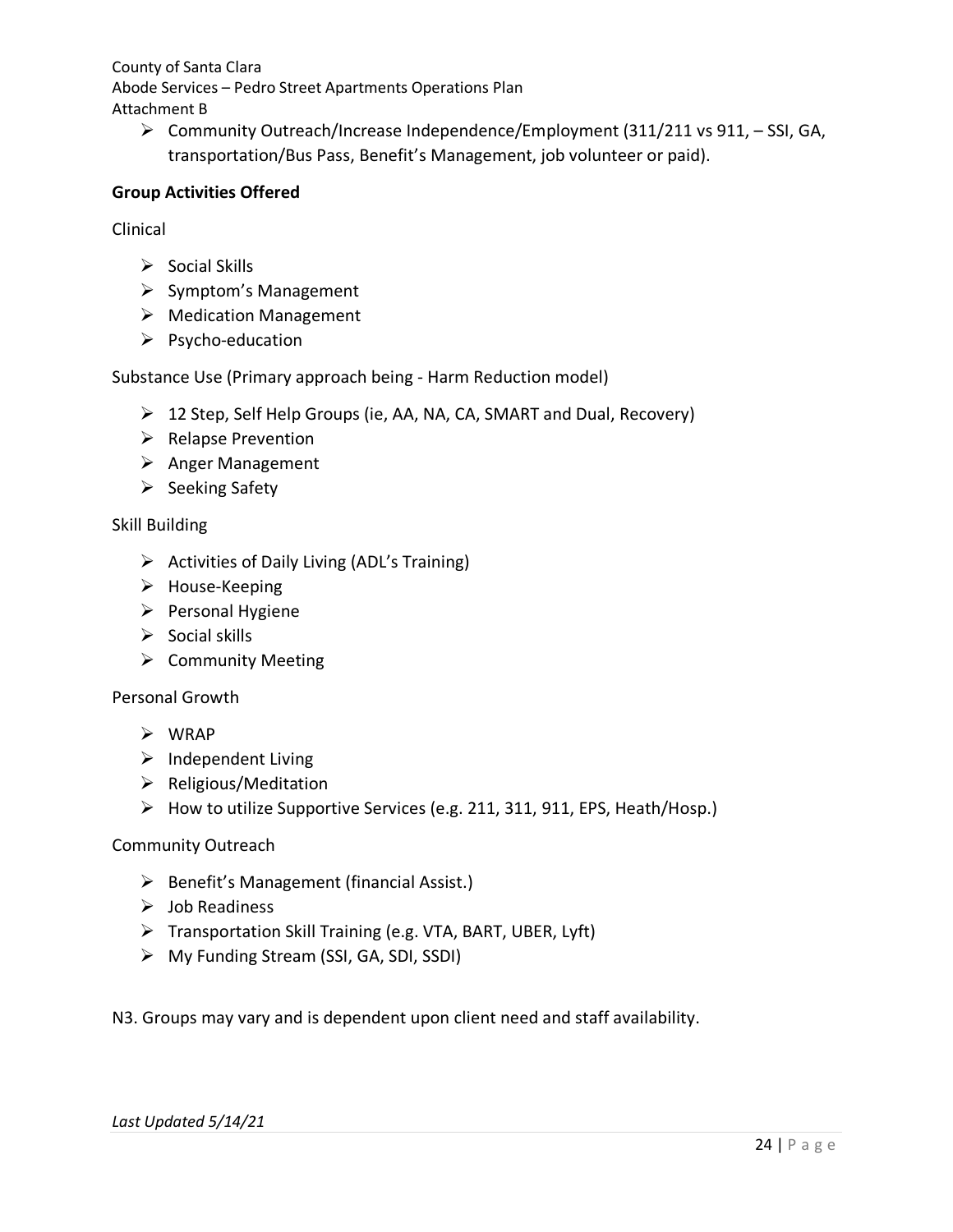Pedro Street, residents will have the ability to go through phases of treatment that include supportive services that will increase their ability to obtain the necessary skills needed to increase independence, linkages to community services and resources or other necessary services that will provide ongoing support in order to help reduce primary risk factors and increase sustainability. These phases of treatment are:

- $\triangleright$  Orientation, Engagement and Adjustment to new surroundings
- $\triangleright$  Intensive Care.
- $\triangleright$  Ongoing Rehabilitation and Scheduling, Permanent Housing

### Phase – I. Engagement, Orientation and Adjustment to New Surroundings

Approaches during this phase include active outreach to prospective residents and engagement services—including capturing prospective resident's interest in a variety services including substance abuse, medical, mental health, and social services; gaining the prospective client's trust; and increasing motivation for change.

N4. Phases of treatment will follow the stages of Homelessness Rehabilitation (and individualized to fit interim housing needs).

During this discovery phase of treatment, Pedro Street staff will facilitate completion of:

- $\triangleright$  Admission Paperwork
- $\triangleright$  Assessment (mental health, substance use, VI-SPDAT)
- $\triangleright$  Develop Treatment Plan
- $\triangleright$  Begin Building Rapport

#### Phase – II, Intensive Care

Residents enter the intensive care phase of homelessness rehabilitation as they are acclimated to interim housing, health and/or financial benefits; medical, substance abuse, and/or mental illness treatment and prevention services. The transitional phase requires intensive support from staff at Pedro Street, due to potential ambivalence and may not attend program sessions, keep appointments, or commit to working on improving social occupational functioning levels. Essential elements in this phase include engaging residents or program participants, identify/address clinical needs, sub-culture involvement (including illicit use and or addictive behaviors) and work to improve over-all independence.

## Building therapeutic relationships:

- 1. having unconditional positive regard for all residents
- 2. starting where they are at
- 3. focusing on what they want to accomplish
- 4. offering hope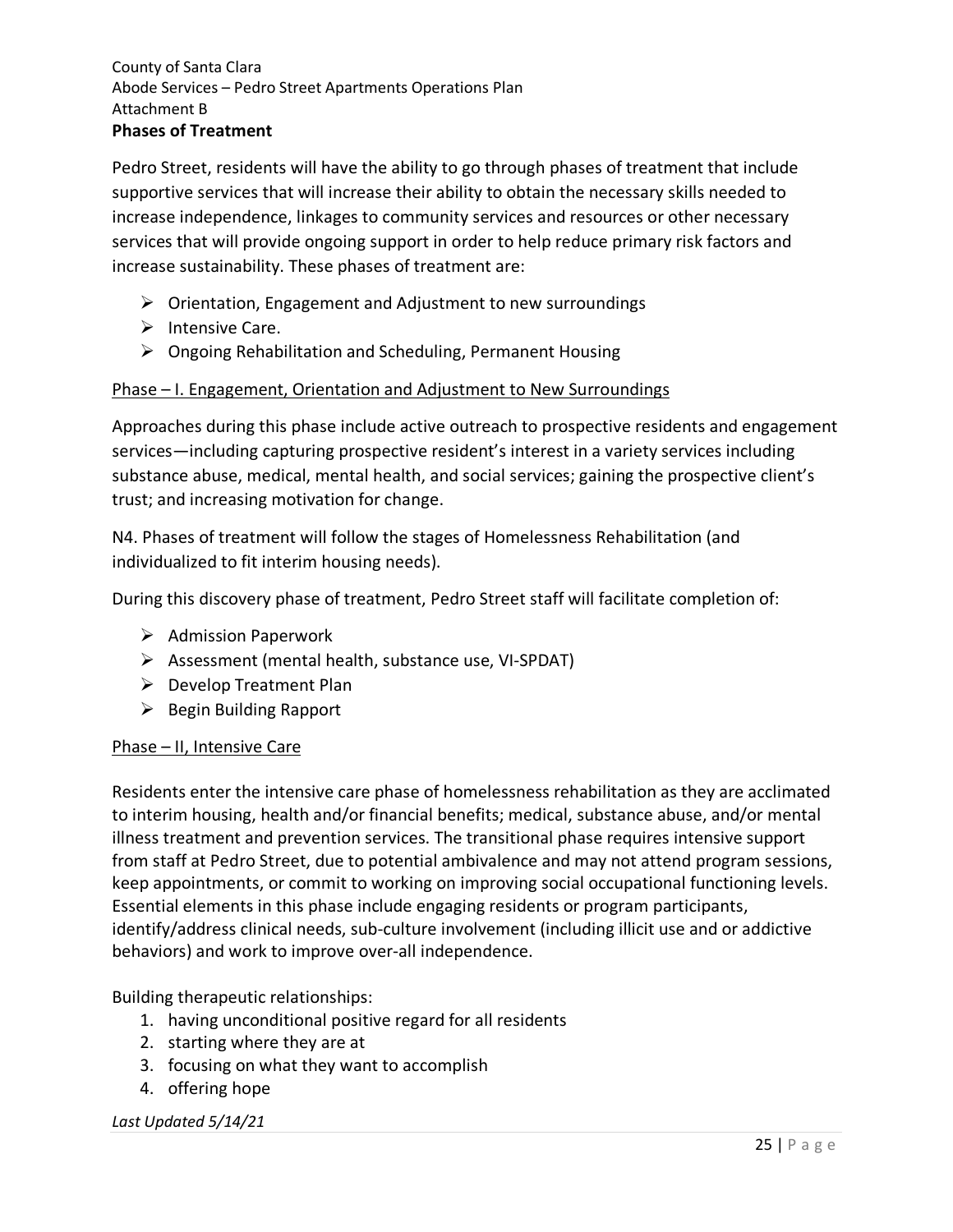- 5. being genuine, caring, warm, kindness
- 6. having appropriate boundaries
- 7. allowing them to face natural consequences—empowerment

During this phase of treatment, Pedro Street staff will facilitate completion of:

- $\triangleright$  Treatment for mental and substance use disorders.
- $\triangleright$  Assist residents to access benefits and other community resources.
- $\triangleright$  Active attention to medical problems.
- Preventive services, such as assessment of and training in, necessary skills (e.g., money management, social skills, employment, and other life skills).

#### Phase – III, On Going Rehabilitation and Scheduling Permanent Housing

Ongoing rehabilitation is an open-ended phase in which people gradually establish an identity as no longer homeless or in this case, have achieved interim housing with a plan to transition to permanent housing. This stage includes active and continued participation in prevention programs as appropriate (e.g., regular follow-up is, to address any problems related to housing stability and or recovery). In other words, stabilization. Stabilization, as defined within the Pedro Street program is: The process of beginning to restore physical health and feelings of safety, to relieve emotional turmoil, and to get a sense of future goals and needs with hopes of moving to secure, permanent housing.

During this phase of treatment, Pedro Street staff will facilitate completion of:

- $\triangleright$  Sustain improved functioning.
- $\triangleright$  Improve coping skills.
- $\triangleright$  Establish/improve, social supports and financial resources.
- $\triangleright$  Has established/maintained interim housing.
- $\triangleright$  Established follow-up services to ensure their gains in recovery and other areas of functioning is supported and beneficial.

#### **Adverse Behaviors / Violence**

Abode's service team will attempt to provide a thoughtful, prepared, and supportive approach to adverse situations residents face and help them navigate beyond crisis and toward connection. Abode staff will attempt to empower residents to respond to crisis more mindfully and compassionately and maintain more hope for healing and recovery from the trauma that crises and conflict can leave in their lives. Therapeutic goals include:

- 1. Create opportunities for teaching, coaching, and mentoring.
- 2. Increase independence.
- 3. Access agency and or community resources for conflict resolution.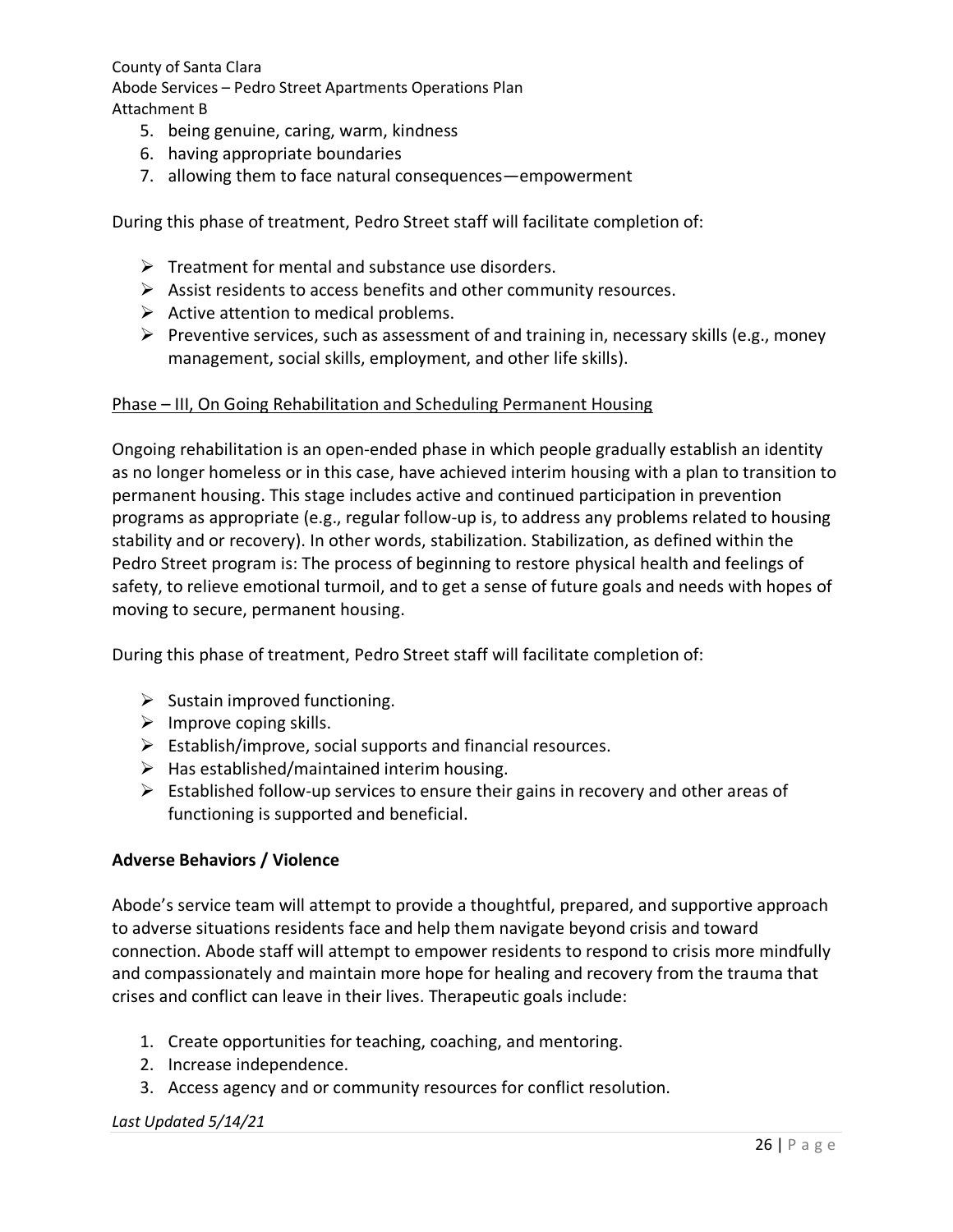4. Develop opportunities to strengthen social skills and build social relationships.

Note: Abode Service Team will not issue apartment violations or eviction notices. Instead, service team with work with resident who are at risk of evictions to address behavioral issues that may impede their ability to sustain housing.

#### **Dealing with a violent/aggressive client**

- $\triangleright$  Remain calm, listen to what they are saying, ask open-ended questions.
- $\triangleright$  Reassure them and acknowledge their grievances.
- $\triangleright$  Provide them with an opportunity to explain what has angered them.
- $\triangleright$  Maintain eye contact, but not prolonged.

### **De-Escalation Tips/Techniques utilized by Abode Service Team (Techniques utilized are in accordance with mandatory CPI training for all team members):**

- 1. Be empathic and nonjudgmental.
- 2. Respect personal space
- 3. Use Nonthreatening Nonverbals
- 4. Keep your emotional brain in check
- 5. Focus on feelings
- 6. Ignore challenging questions
- 7. Set limits
- 8. Choose wisely what you insist upon
- 9. Allow silence for reflection
- 10.Allow time for decisions

#### **Inner Agency Collaboration/Meetings**

- $\triangleright$  Service Provider will conduct weekly Coordination meetings with Property Management's team regarding ongoing services and property management activities.
- $\triangleright$  Service Provider will conduct Quarterly Operational meetings with Management for resident services issues and Property Management on site staff.
- $\triangleright$  Report from Property Management staff to Service Provider regarding issues/concerns that may impact specific residents' housing status.
- $\triangleright$  Collaborate on steps to mitigate issues/concerns that may impact specific residents' housing status.

#### **Reports and Outcomes**

Outcome Measurements help achieve the following goals

 $\triangleright$  Achieve a high rate of housing retention for the community within the permanent housing units.

*Last Updated 5/14/21*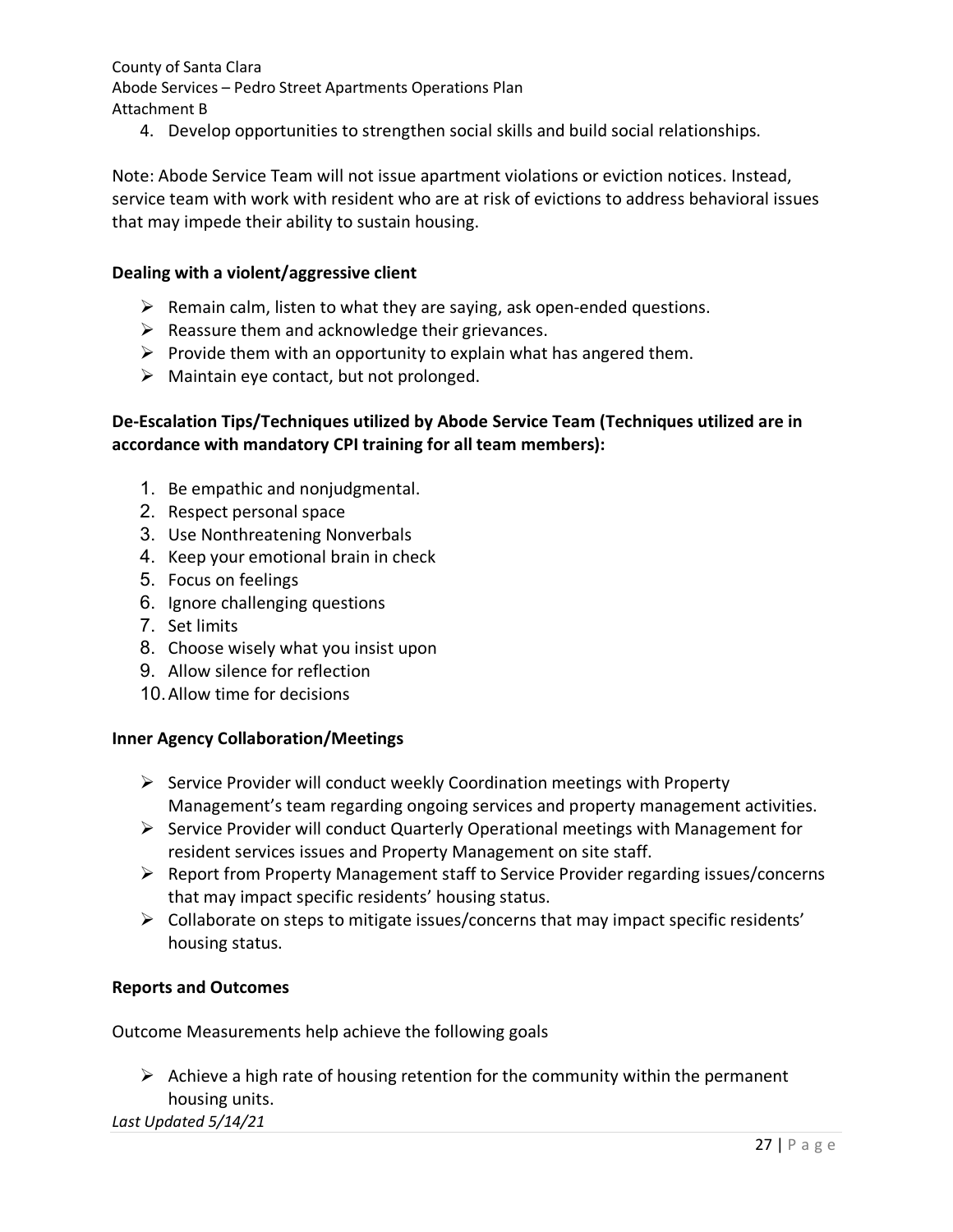- $\triangleright$  Increase skills and income of residents within the permanent housing units.
- $\triangleright$  Achieve greater self-determination for all residents.
- $\triangleright$  Routine documentation of staff/resident interaction.

Reporting Measures:

- $\triangleright$  Number of individuals served per month
- $\triangleright$  Number of resident/staff interactions per month
- $\triangleright$  Number of people who are document ready for permanent housing upon exit from Pedro Street Housing
- $\triangleright$  Number of people that exit into "more stable housing" (PH, transitional, RRH or shared housing)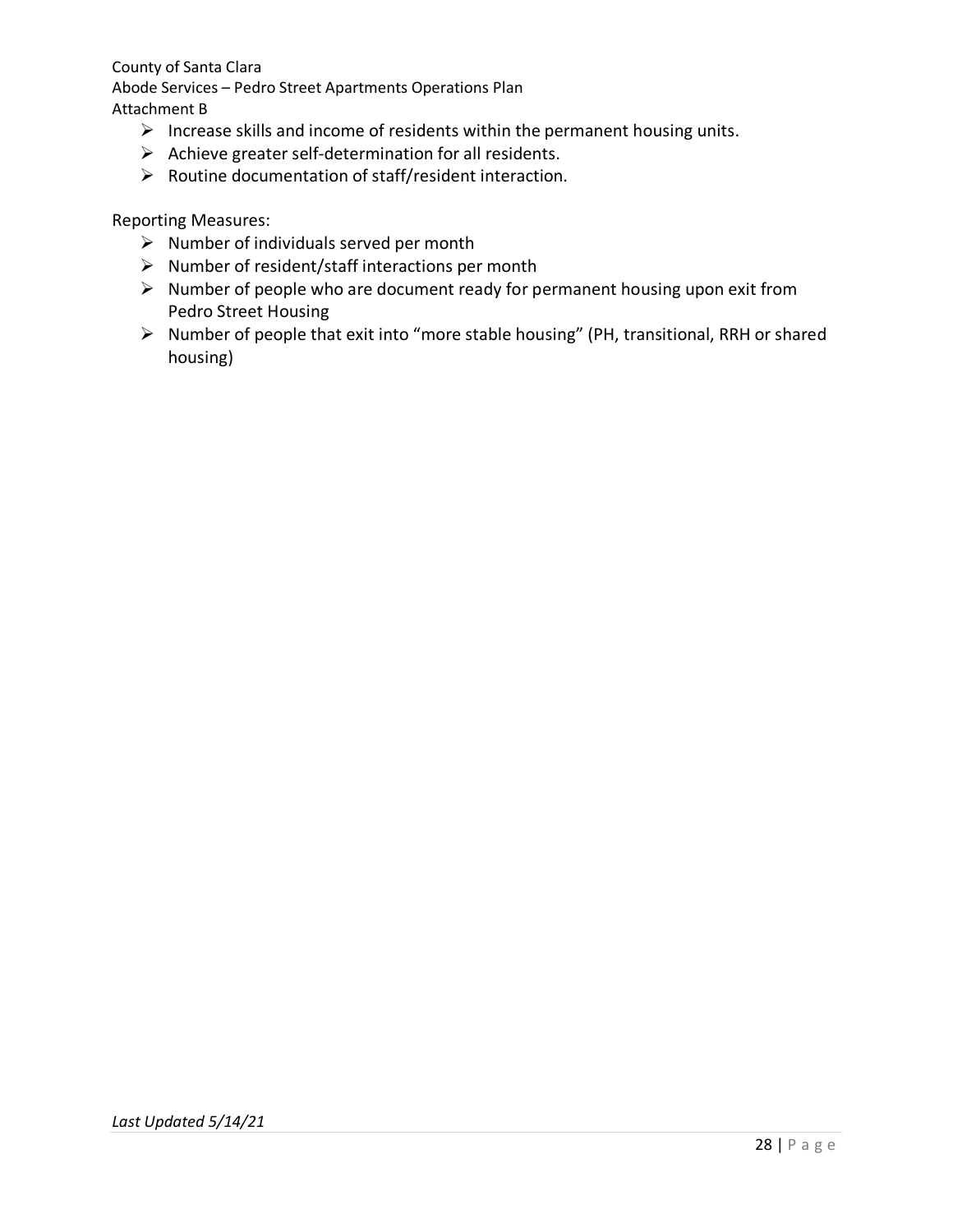# Appendix D – Kitchen and Meal Service Plan

<span id="page-28-0"></span>Pedro Street Apartments will assist residents in obtaining food for those in need through food pantry programs and organizations that serve free meals. Staff and volunteers handling or assisting with food distribution will undergo food safety, training and or certification in accordance with food/industry guidelines.

#### **Warm Meals**

- Pedro Street Apartments will receive warm meals from Martha's Kitchen Monday Friday.
- Meals will be delivered between 2pm 3pm and will be distributed after 3pm.

#### **Food Pantry**

- Pedro will receive donated items 1-3 times per month.
- Pantry items will be made available immediately and or in accordance with food safety, guidelines.

#### **Server Safety Guidelines**

\*\*\*IF YOU ARE FEELING SICK OR EXPERIENCING SYMPTOMS OF ANY KIND, PLEASE REFRAIN FROM WORKING IN THE KITCHEN UNTIL YOU ARE CLEARED TO RETURN TO WORK\*\*\*

#### **Hygiene**

- When working in the kitchen, please make sure that you have showered and are wearing clean clothes.
- Temperature will be taken before entering the kitchen.
- Masks that cover both mouth and nose must be worn at all times.
- Food handlers much be dressed appropriately. This means:
	- $\triangleright$  No jewelry or watches on hands and or wrists.
	- $\triangleright$  You must wear closed toed shoes, and they must be free of dirt or hazardous material.
	- $\triangleright$  Long hair must be tied back, or you must wear a hair net.
	- $\triangleright$  Apron provided by Abode.
	- $\triangleright$  Wash hands before putting on disposable gloves.
	- $\triangleright$  Soap and sanitizer buckets are to be set at each station.
	- $\triangleright$  Gloves must be worn when handling food and replaced, as needed.
	- $\triangleright$  Gloves may not be reused when taken off.
	- $\triangleright$  Hands must be washed when re-entering kitchen and before replacing gloves.
	- $\triangleright$  Gloves and aprons must be taken off before leaving the kitchen. This includes when using the rest room.

\*\*\*IN ACCORDANCE WITH COVID SAFETY GUIDELINES, FACE MASKS ARE TO BE WORN AT ALL TIMES AND STAFF AS WELL AS VOLUNTEERS MUST ADHERE SOCIAL DISTANCING (6-feet)\*\*\*

#### **Food Delivery and Storage**

#### *Last Updated 5/14/21*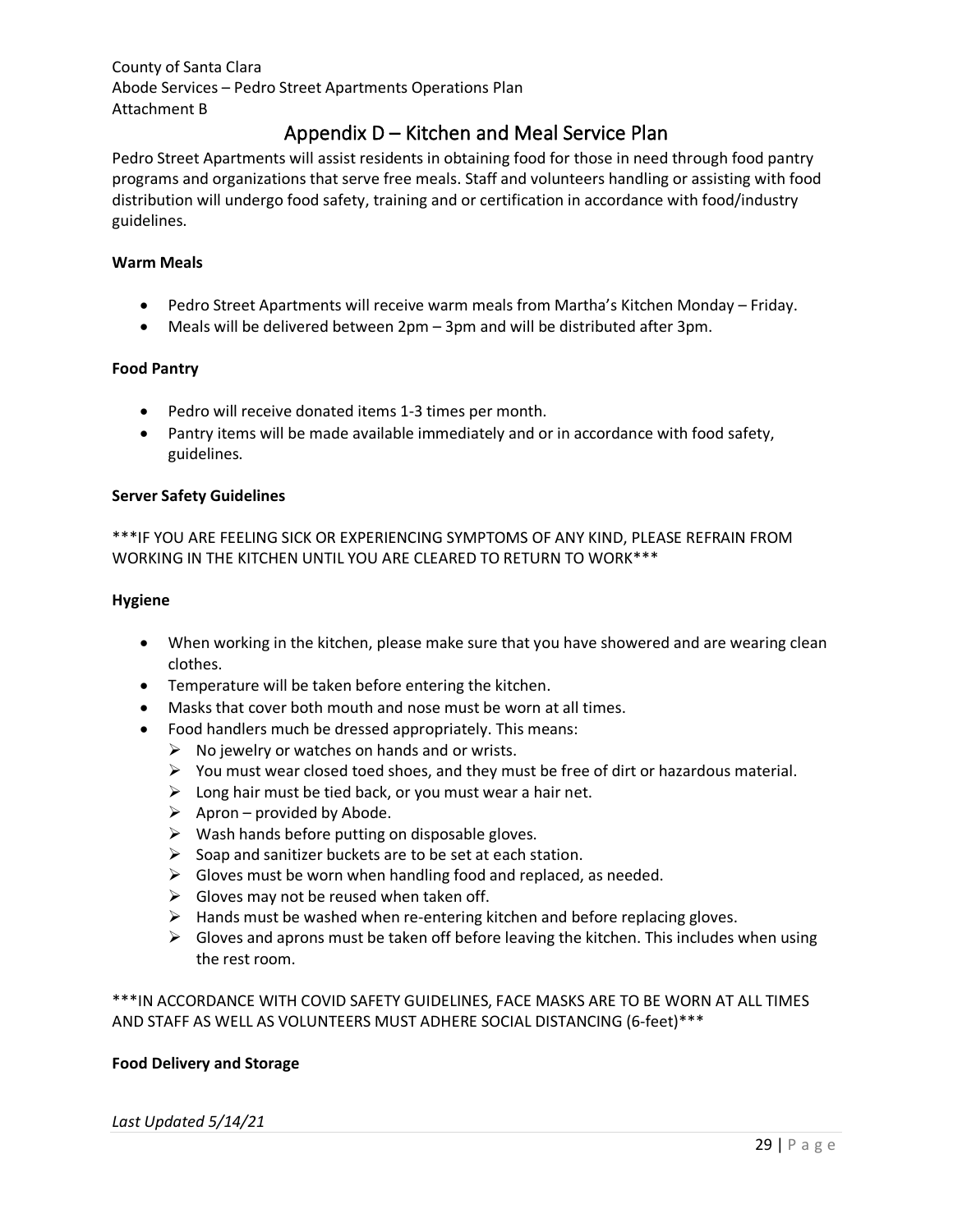Abode Services – Pedro Street Apartments Operations Plan

## Attachment B

- Before signing for delivery, ensure that amount/type, listed is in accordance with order.
- Check to see that packaging has not been damaged or broken. If unsure, consult with coordinator.
- If food is supposed to be cold, make sure it is cold. If food is supposed to be hot, make sure it is hot.
- Store food immediately in appropriate space (ie, walk-in refrigerator/freezer/pantry/warmer). Organize in a way where newer items are placed behind older items. First items received mst be used before last items received.
- Once food is stored, it must be labeled immediately with date received and indicating date to discard.
- Place packaged meals into oven to keep warm until served.
- Set up assembly line for serving purposes. Coordinator will instruct assembly line worker as to amount served per resident.
- There is a no mask/no service policy.

#### **Closing Procedures**

- Food left from distribution must be immediately stored back into walk-in refrigerator.
- Any hot food will be left out to cool down before storing in the walk-in refrigerator.
- When storing food in walk-in refrigerator, make sure to create a "slit/vent" in the cover to any possible steam from escaping.
- All foods must be labeled with the date in which they were received.
- Any packaged food items left in the in refrigerator must be discarded after 7-days.
- Clean up prep station by washing and sanitizing.
- If needed, sweep walk-in refrigerator and kitchen floors.
- Wipe down equipment.
- Wash dishes, leaving dish station clean and organized.
- Leave kitchen organized and ready to work the next day.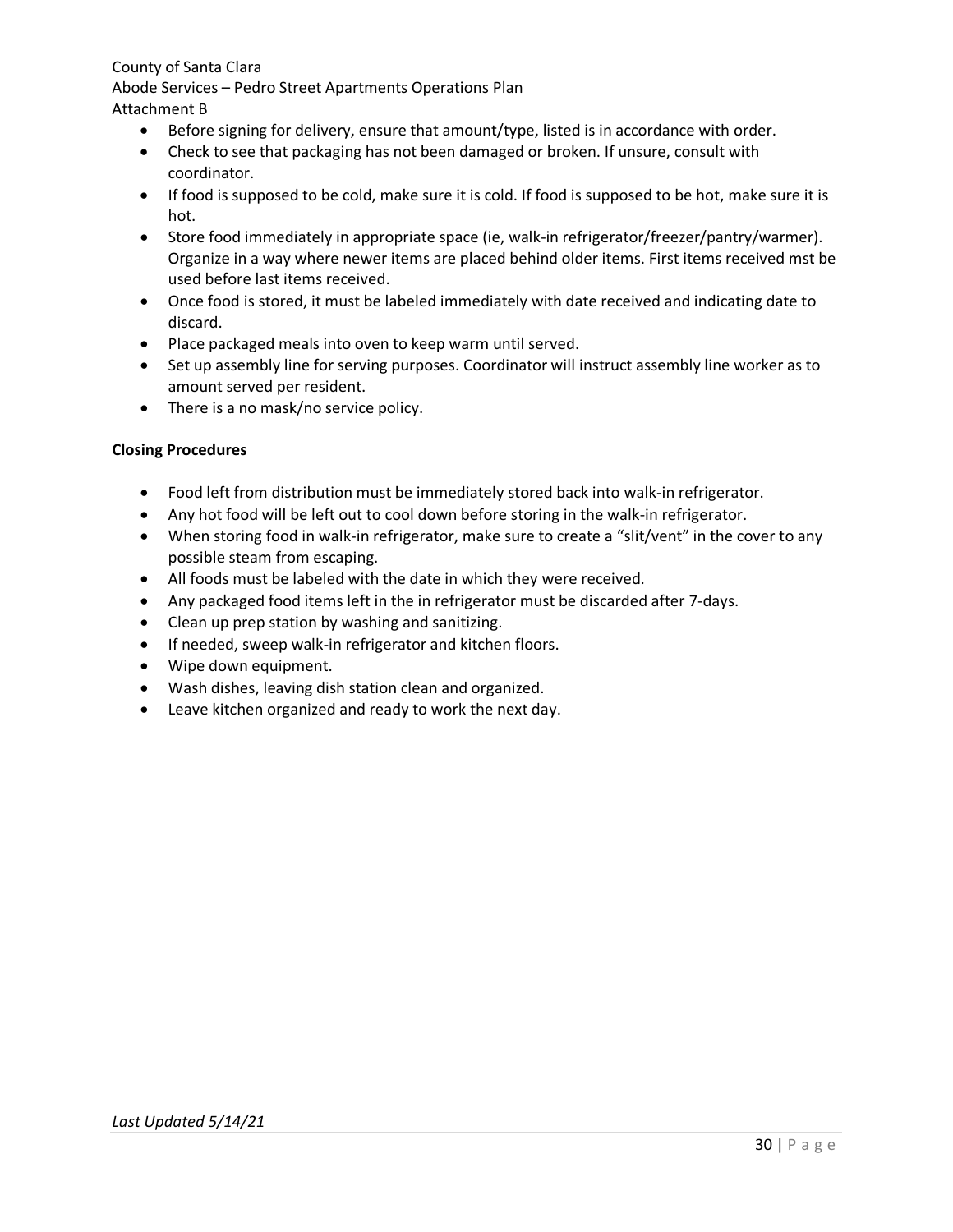# Appendix E – Front Desk & Security Procedures

## <span id="page-30-0"></span>**FRONT DESK PROCEDURES & SECURITY PATROL PROTOCOL**

#### **Front Desk Operations**

**Purpose:** The front desk staff and/or contracted security personnel are the main gatekeepers of the building. You are the owner and Operator representative when you are working at the front desk. The impression you give the customer is important to both the organization and our residents. The purpose of desk procedures is to ensure consistent, fair and respectful oversight practices, recording, information sharing and direction at the front desk of the building.

- 1. Study and review the operations plan, operating procedures, and community rules to understand and comply with daily practices.
- 2. The site may have Residents or visitors that show signs of health, mental health and substance abuse. Front desk personnel will be trained, courteous and observant of behaviors related to targeted population.
- 3. Abode embraces Residents, visitors and staff of all races, ethnicities, genders, and cultures. It is expected that contracted security and front desk personnel will respect and adhere to these policies.
- 4. Keep all Resident and visitor information *confidential*. Do not discuss other people's business with the Residents or visitors. Be aware any conversations you have with persons at the front desk of the building are *not private* and could be overheard by others.
- 5. You must treat all visitors and vendors with respect and courtesy, however, you must adhere to the Community Rules and Visitor Policies. Sometimes people may challenge your authority and question your decisions; however, when you are consistent and follow both the Community Rules and Visitor Policies these situations can be mitigated.
- 6. All visitors, employees and vendors must check in at the front desk when entering the building.
- 7. You must record all visitors, regardless of age, in the visitor log. This is to ensure that we have a complete list of people in the building in case of an emergency. All visitors must check in and out each time they enter and exit the building regardless of the purpose.
- 8. The Desk Personnel is responsible for keeping the front desk area in an orderly fashion and under control. It is both a receiving area and a business area, so noise levels must be kept at a minimum to provide respect for others.
- 9. Ensuring the front desk station (counter and areas located behind the counter) is clean, well-organized and free from all hazards. Hazards must be immediately mitigated (addressed by the staff member or reported to the Property Manager ) as to provide a safe and hazard free work area.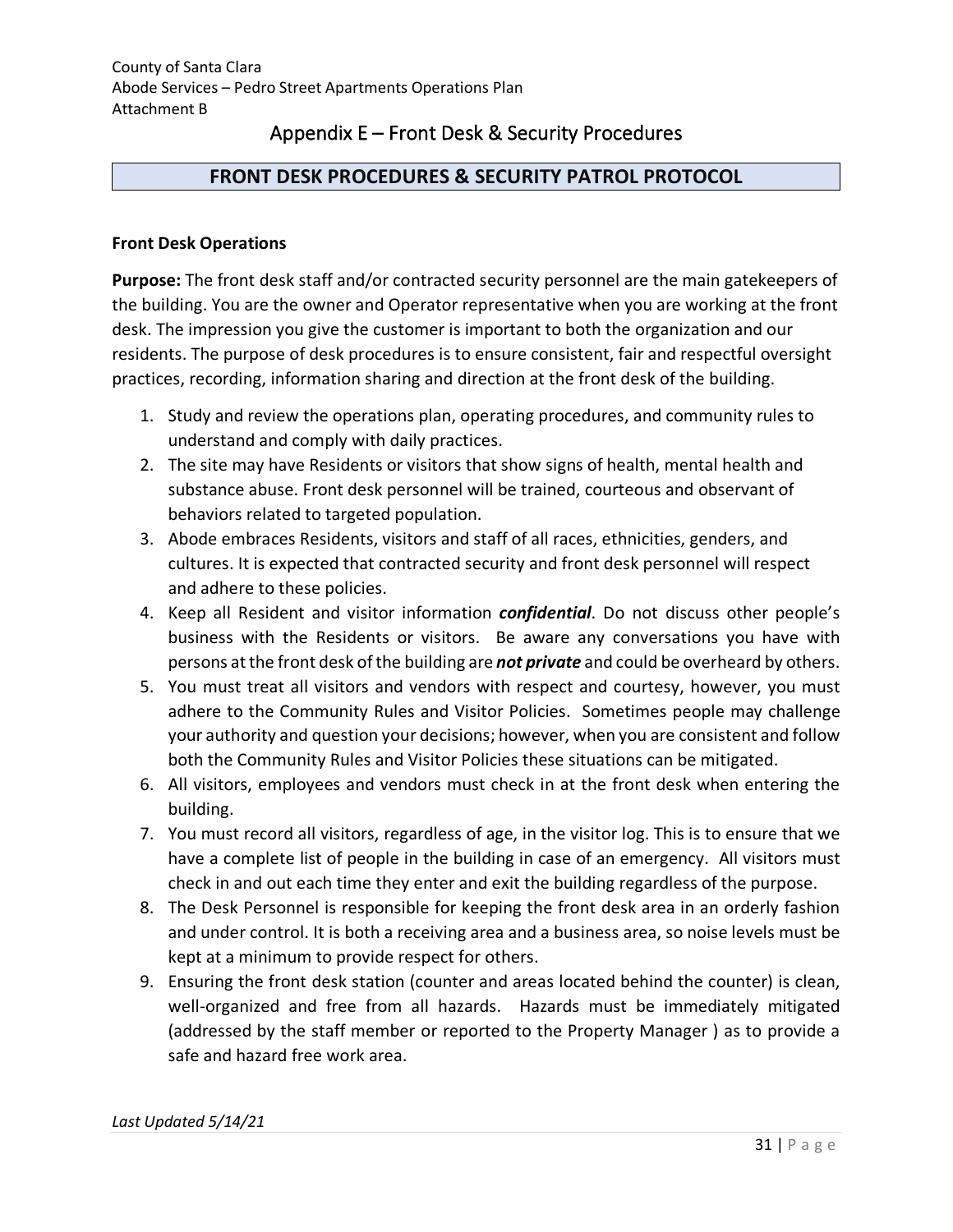- 10. Each front desk station is required to have building logs set up and operational. Each desk personnel are responsible for ensuring the logbooks are updated and have the appropriate information and forms for each shift. These binders should never be left unattended by desk personnel. These binders should never be handed over to anyone to review or record without prior authorization of the Director of Property Management or Executive Level Staff. The following logs binders are required for each building:
	- 1. Building Activity and Incident Report Log (Binder)
	- 2. Visitor Log (Binder)
	- 3. Vendor Log (Binder)
	- 4. Provider Log (Binder)
	- 5. Employee Log (Binder)
	- 6. Wellness Check Log (Clipboard)
	- 7. Emergency Response Plan Binder (Red Binder)
	- 8. Other Binders as Needed
		- i. Overnight Reservation Log if applicable
		- ii. Parking Permit Binder
		- iii. Universal No-Visit List
- 11. Front desk personnel may have access to site keys for emergency exits or emergency equipment locations.
- 12. If emergency personnel need to gain access to a unit (i.e., police in hot pursuit, paramedics, or fire department), retrieve the apartment key from the Management staff and hand to emergency personnel requesting it.
- 13. Vendors or other providers should be given keys by Maintenance or Property Manager only.
- 14. Log all events in the building log and complete Critical Incident Reports when needed.
- 15. ALWAYS contact the Police, Fire Department, or ambulance whenever the situation requires emergency response or if a Resident or staff member makes a request.
- 16. ALWAYS contact the Property Manager or After Hour Emergency Contact Number at (866) 642-1142 immediately whenever the Police or Fire Departments visits or respond to the building.
- 17. Violence is not tolerated at our sites. If there is physical violence, threat of immediate physical violence, or the presence of or intent to use a weapon, staff are to call 911 immediately for police intervention.
- 18. Verbal threats to do bodily harm are known, by the courts as, "threats to terrorize," and they are illegal. Comments such as, "I'm going to kill, hurt, hit… you," fall into this category. Minimally, a staff person hearing these comments from a Resident or visitor should complete an Incident Report. If the threat indicates direct intent to harm a person, please refer to the Critical Incident Response Process and seek appropriate help.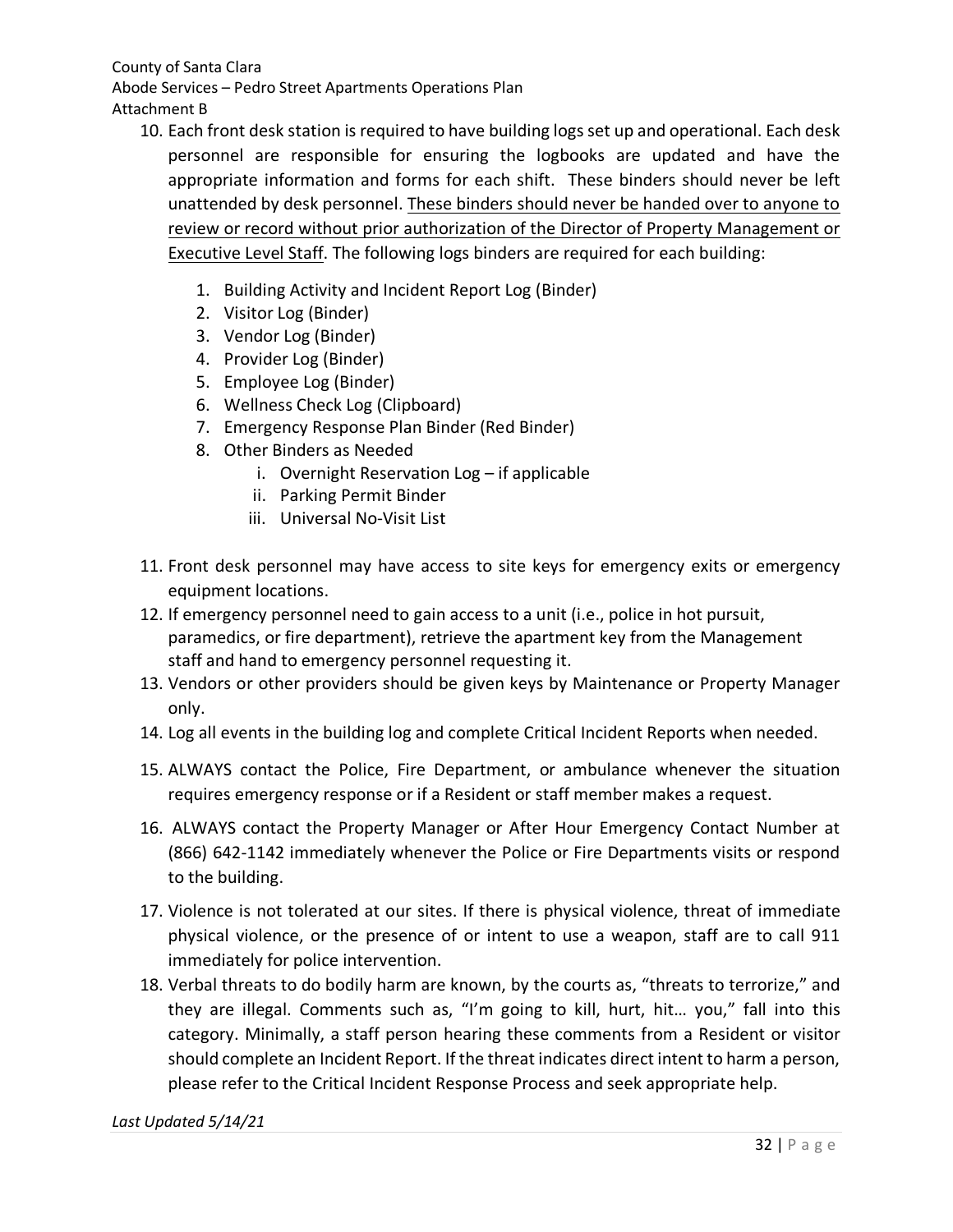Abode Services – Pedro Street Apartments Operations Plan Attachment B

- 19. You should NEVER inform callers or visitors if a Resident is home or not home or even VERIFY that a particular Resident lives in the building. It is against policy to inform general callers or visitors of the specific whereabouts of the Resident—you must protect the privacy of the Resident.
- 20. Telephones are for business use and must be available for that purpose. Employees who make personal calls resulting in charges to the building's telephone account will be held responsible for payment of those calls.
- 21. If a Resident, visitor, or any other person that is not a staff member wants to bring something urgent to the attention of the Property Manager, they can fill out an Incident Report. Please remember that Residents are trusting that you will keep their complaints and concerns confidential. Do not discuss what you may read with any other Residents or staff member unless it is the Property Manager or Resident Services staff member seeking follow up information.
- 22. Persons on the Universal No-Visit (Barred) List are added and approved by Property Manager, Program Manager or other Executive Level staff only and front desk personnel must comply with those listed as barred from the site.
- 23. The Property Manager for the site is ultimately responsible for hearing any disputes and making determinations regarding Overnight Guests at the building. Residents may pursue any grievance with the Property Manager's decision in accordance with the applicable grievance policies for the site.
- 24. Music may be played at a quiet volume, as long as it does not interfere with the operations of the building and the desk station. You should seek the advice of your Property Manager should you have specific questions about this policy, the music authorized to be played and the volume level of the music. Use good judgement; music that contains explicit lyrics is inappropriate for any work environment and should never be played at the front desk.
- 25. Use and/or playing of televisions, video games, smart phone games, and unauthorized use of organizational computers are not authorized at any time.
- 26. Front desk personnel should not be on a personal cell phone while on duty.
- 27. Front desk personnel should refer residents and visitors to site staff for any guest requests.
- 28. All deliveries must be taken to the appropriate office and confirmed before the driver leaves.
- 29. All questions regarding Volunteers, Tours or Donations should be immediately reported to Services Program Manager or Property Manager.

# **Site Security Post Orders Purpose:**

Purpose: To enhance safety and security at the site and to implement consistent, evidencebased best practices; the following protocols have been developed for front desk personnel staff and the contracted security front desk personnel staff.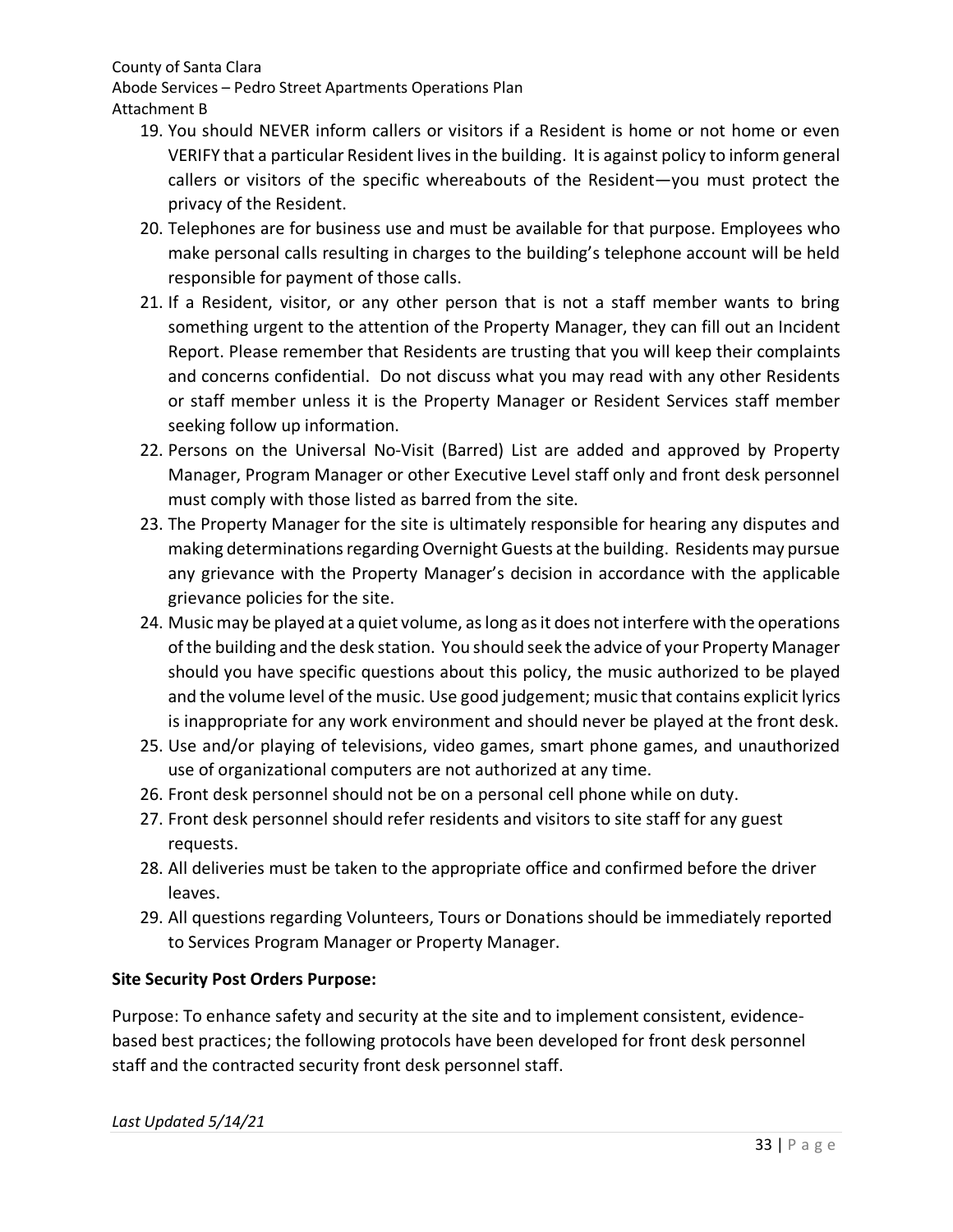Abode Services – Pedro Street Apartments Operations Plan Attachment B

- 1. The site will maintain a minimum of 2 front desk personnel on site 24 hours a day, 7 days a week, 365 days a year, including Holidays. The site security front desk personnel schedule will allow for collaboration with the Abode Property Manager and the On-site Night Manager.
- 2. Contracted security personnel must wear identifying contracted security designated uniforms during shift and maintain a professional appearance. Abode front desk personnel must wear a company badge during your shift and maintain a professional appearance.
- 3. Front desk personnel will be scheduled for day shift, swing shift and night shift. Day shift will start at 7 a.m. and end at 3:00 p.m.; Swing shift will start at 3 p.m. and end at 11:00 p.m.; Grave shift will start at 11 p.m. and end at 7:00 a.m.
- 4. Front desk personnel Breaks will be staggered to allow consistent coverage, front desk personnel will inform staff that they are taking a break on site or off-site.
- 5. Front desk personnel Lunch break will be communicated to site staff via radio, lunches are 30 minutes and front desk personnel must conduct a perimeter check before and after lunch break.
- 6. Front desk personnel exiting shift will ensure radio/walkie-talkie is charged in security unit, unit is left in clean condition, ensure cameras are working properly, conduct a last perimeter check before signing out in the security station. Front desk personnel should not exit shift, until being relieved by the next front desk personnel coming on shift.
- 7. Front desk personnel will be provided an updated roster when changes occur to notate current staff and residents.
- 8. One front desk personnel must remain at designated Security Station and one front desk personnel will complete perimeter checks or breaks. Lights must always be kept on in the security station post and noise level must be kept to a minimum.
- 9. Front desk personnel attending to the front desk should monitor the video surveillance at all times. If unusual activity is observed that jeopardizes the safety of the property or others, contact the police and follow the appropriate emergency procedures.
- 10. Perimeter checks must be conducted every 30 minutes, front desk personnel will check the surrounding site, all security entrances/exits on site, including ensuring locks and gates are functional, checking/documenting for abandoned vehicles on or near the property or vehicles on the property for proper permits, alert for any suspicious activities on or around the site, and document or report any/all activity on the building activity log. Incident reports are completed separately by the contracted security or front desk personnel and provided to Abode Property Manager for critical incidents before you leave your shift.
- 11. Front desk personnel will kindly greet and stop all persons at the building entrance to confirm purpose of visit with staff and to have all traffic sign into the appropriate logbook. Front desk personnel will confirm with site staff they are permitted onsite,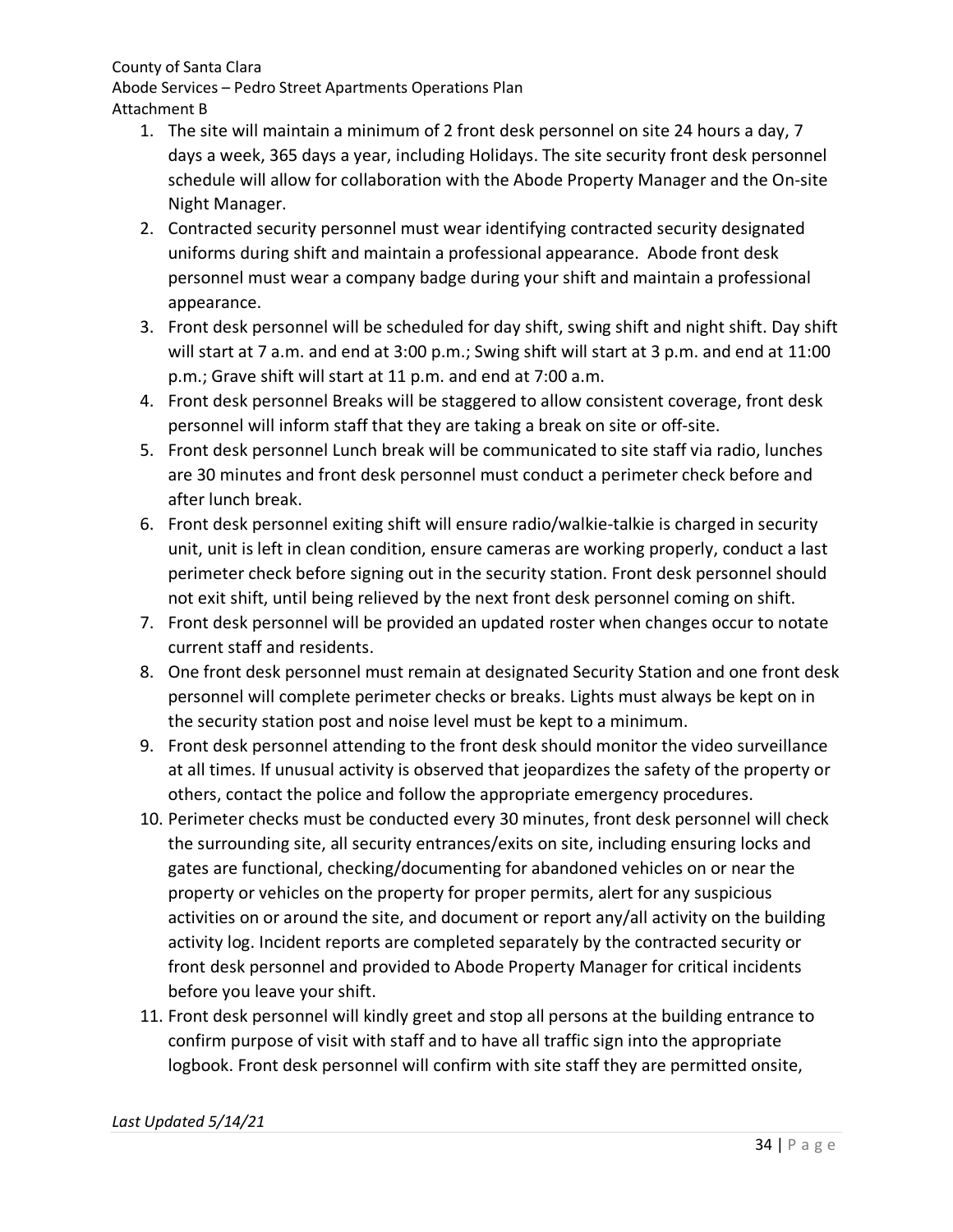Abode Services – Pedro Street Apartments Operations Plan

### Attachment B

prior to allowing full site access. The exceptions being listed as Abode staff who must always wear their staff badge.

- 12. Front desk personnel will attempt to ensure that all entering the site are free of weapons/items not permitted on the site.
- 13. It is preferred that front desk personnel refrain from touching guest property and should instead remind the guest of items not permitted at the site.
- 14. If a front desk personnel determines that the Resident or guest is in possession of a contraband item, the front desk personnel must ask the Resident or guest to either discard the item or leave the site and return without the item. List of potential contraband items:
	- a. Firearms
	- b. Weapons, Staff will determine what constitutes a weapon
	- c. Knives larger than 2" blade
	- d. Any sharp objects (medically needed excluded)
	- e. Restraining Devices
	- f. Large rocks or stones
	- g. Illegal Substances
	- h. Hazardous Materials
- 15. Once the front desk personnel have determined that the Resident or guest is not carrying any contraband items in a carry-bag, the front desk personnel must then ensure that the guest is not carrying any contraband items on his or her person.
- 16. Front desk personnel must refrain from speeding up the process during busy time, it is imperative that front desk personnel check every Resident or guest prior to entering the site.
- 17. All tracking logs/logbooks and video surveillance are the property and business records of Abode Services. Abode does not release business records without proper written authorization. The form of authorization is usually through a subpoena or official written request unless approved by the Director of Property Management or other Executive Level staff in advance. Persons requesting business records of the organization at the building level should be referred to the Property Manager and/or the Director of Property Management.
- 18. Front desk personnel are prohibited from speaking to the media at all times including residents, guests, or staff members of Abode. Front desk personnel must immediately inform the Property Manager of any inquiries from the media.
- 19. In the event, that there is an irate Resident or guest exhibiting violent behavior, the front desk personnel should take on the role of an observer or witness and allow Abode staff to attempt to de-escalate the situation.
- 20. Except during extremely exigent circumstances, where the front desk personnel is afraid of imminent danger to self, the front desk personnel must not physically touch a guest or resident.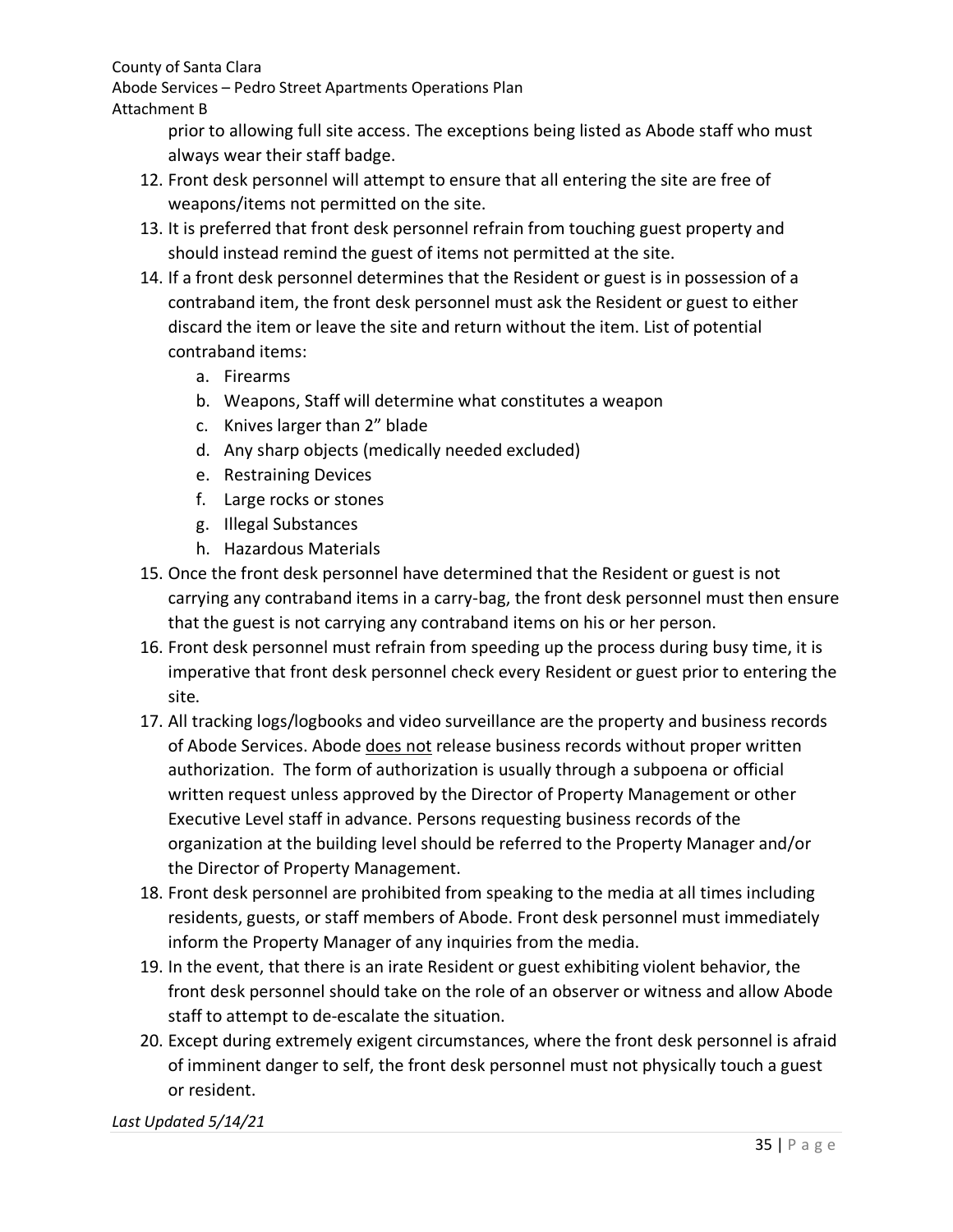Abode Services – Pedro Street Apartments Operations Plan Attachment B

- 21. Front desk personnel are prohibited from using any restraining devices to restrain a Resident or visitor.
- 22. Front desk personnel must not be in possession of any crowd control or restraining devices such as a baton, hand cuffs, plastic cuffs, restraint chains etc. while on duty.
- 23. Front desk personnel are expected to document and report all incidents, that involve physical contact with a Resident, visitor, or staff. Front desk personnel must complete incident reports for critical incidents prior to leaving their shift.
- 24. Front desk personnel are prohibited from using curse words or foul language while on shift.
- 25. Front desk personnel must refrain from screaming, shouting, or speaking in anger to a Resident, guest or staff.
- 26. Front desk personnel are prohibited from teasing, mocking, imitating, ridiculing, or making fun of any Resident, visitor or staff with physical limitations or mental health issues.
- 27. Front desk personnel must engage in monitoring the site parking lot and adhere to the sites parking and vehicle policies and procedures. All vehicles parked must display a parking permit. Front desk personnel will inform site staff of any parked vehicle not in compliance with program agreements or parking policies.
- 28. If both front desk personnel need to leave the post due to an unforeseen emergency, the front desk personnel must ensure that an Abode staff member is available to cover his or her post in the event the contracted company can't find alternative coverage for the post.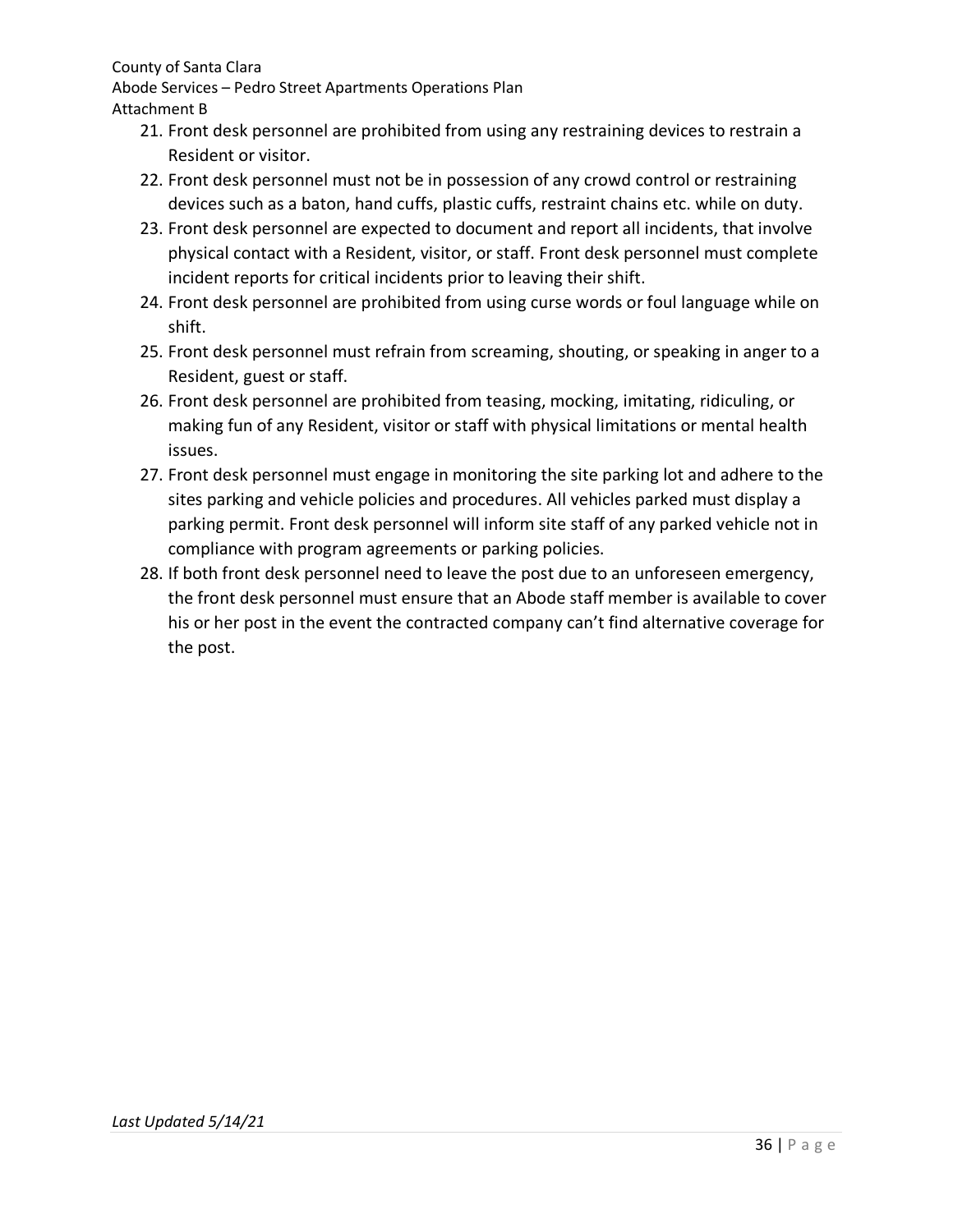## Appendix F – Good Neighbor Plan

#### <span id="page-36-0"></span>**GOOD NEIGHBOR PLAN**

Pedro Street Apartments 1156 Pedro Street, San Jose, CA 95126 San Jose City Council District 7

April 30, 2021

Pedro Street Apartments, located at 1156 Pedro Street in San Jose, is intended to provide safe, and secure interim housing opportunities to up to 80 unhoused adults who are still in the process of finding or awaiting their new longer-term homes. Through engagement in an array of on-site supportive services, interim residents are empowered to build stability and self-sufficiency while bridging from homelessness to permanent housing.

Pedro Street site is leased by the County of Santa Clara. The property will be operated by Abode Services, a non-profit organization contracted by the County of Santa Clara that is responsible for the programs and services administered as well as the day-to-day operations of the site. The County of Santa Clara Office of Supportive Housing (OSH) holds the contract with Abode and pays for their services.

Abode Services and OSH (the "Partners") are committed to being good neighbors and partners with neighborhood stakeholders and the community surrounding Pedro Street.

As good neighbors, Abode Services and Partners commit to the following Pedro Street Good Neighbor Plan:

1. **CAC Advisory Group Meetings** - As the Operator, Abode Services will host regular CAC Advisory Group meetings at Pedro Street, which will include representatives from Abode Services and local neighborhood groups and associations. Meetings will be held quarterly, and meeting dates and times will be selected that are mutually convenient for the neighborhood associations, key community stakeholders and subscribers to the Pedro Street Good Neighbor Contact List, which is maintained by the County of Santa Clara. Meetings will be scheduled for the year at the convening of the first annual meeting, and will be announced at least 10 days in advance via physical signage at a prominent location at Pedro Street and email messages to contact liaisons of adjacent neighborhood associations, key community stakeholders, Pedro Street residents, and subscribers to the Pedro Street Good Neighbor Contact List. An Abode staff member will engage with adjacent neighborhood associations to identify mutual opportunities for support and engagement with Pedro Street residents. Information about Pedro Street is available at <https://www.sccgov.org/sites/osh/solutions/InterimSolutions/Pages/Pedro.aspx> where

interested parties can easily register for inclusion on the Pedro Street Good Neighbor Contact List.